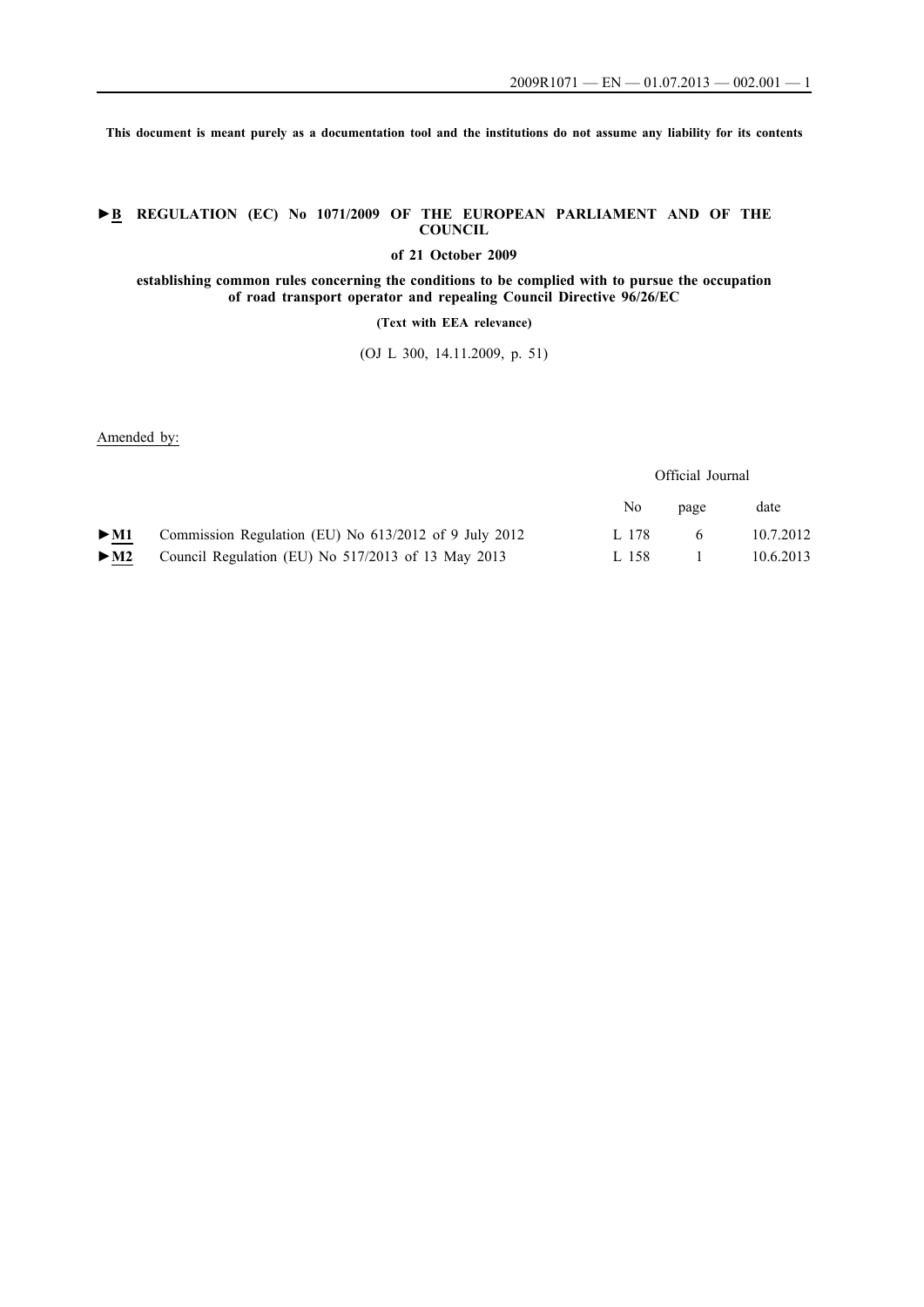### **REGULATION (EC) No 1071/2009 OF THE EUROPEAN PARLIAMENT AND OF THE COUNCIL**

## **of 21 October 2009**

### **establishing common rules concerning the conditions to be complied with to pursue the occupation of road transport operator and repealing Council Directive 96/26/EC**

#### **(Text with EEA relevance)**

THE EUROPEAN PARLIAMENT AND THE COUNCIL OF THE EUROPEAN UNION,

Having regard to the Treaty establishing the European Community, and in particular Article 71(1) thereof,

Having regard to the proposal from the Commission,

Having regard to the opinion of the European Economic and Social Committee  $(1)$ ,

Having regard to the opinion of the European Data Protection Supervisor  $(2)$ ,

After consulting the Committee of the Regions,

Acting in accordance with the procedure laid down in Article 251 of the Treaty  $(3)$ ,

#### Whereas:

- (1) The completion of an internal market in road transport with fair conditions of competition requires the uniform application of common rules on admission to the occupation of road haulage operator or road passenger transport operator (the occupation of road transport operator). Such common rules will contribute to the achievement of a higher level of professional qualification for road transport operators, the rationalisation of the market and an improved quality of service, in the interests of road transport operators, their customers and the economy as a whole, together with improvements in road safety. They will also facilitate the effective exercise of the right of establishment by road transport operators.
- (2) Council Directive 96/26/EC of 29 April 1996 on admission to the occupation of road haulage operator and road passenger transport operator and mutual recognition of diplomas, certificates and other evidence of formal qualifications intended to facilitate for these operators the right to freedom of establishment in national and international transport operations  $(4)$  lays down minimum conditions governing admission to the occupation of road transport operator and the mutual recognition of the documents required in this connection. However, experience, an impact assessment and various studies show that that Directive is

<sup>(1)</sup> OJ C 151, 17.6.2008, p. 16.

<sup>(2)</sup> OJ C 14, 19.1.2008, p. 1.

 $(3)$  Opinion of the European Parliament of 21 May 2008 (not yet published in the Official Journal), Council Common Position of 9 January 2009 (OJ C 62 E, 17.3.2009, p. 1), Position of the European Parliament of 23 April 2009 (not yet published in the Official Journal) and Council Decision of 24 September 2009.

<sup>(4)</sup> OJ L 124, 23.5.1996, p. 1.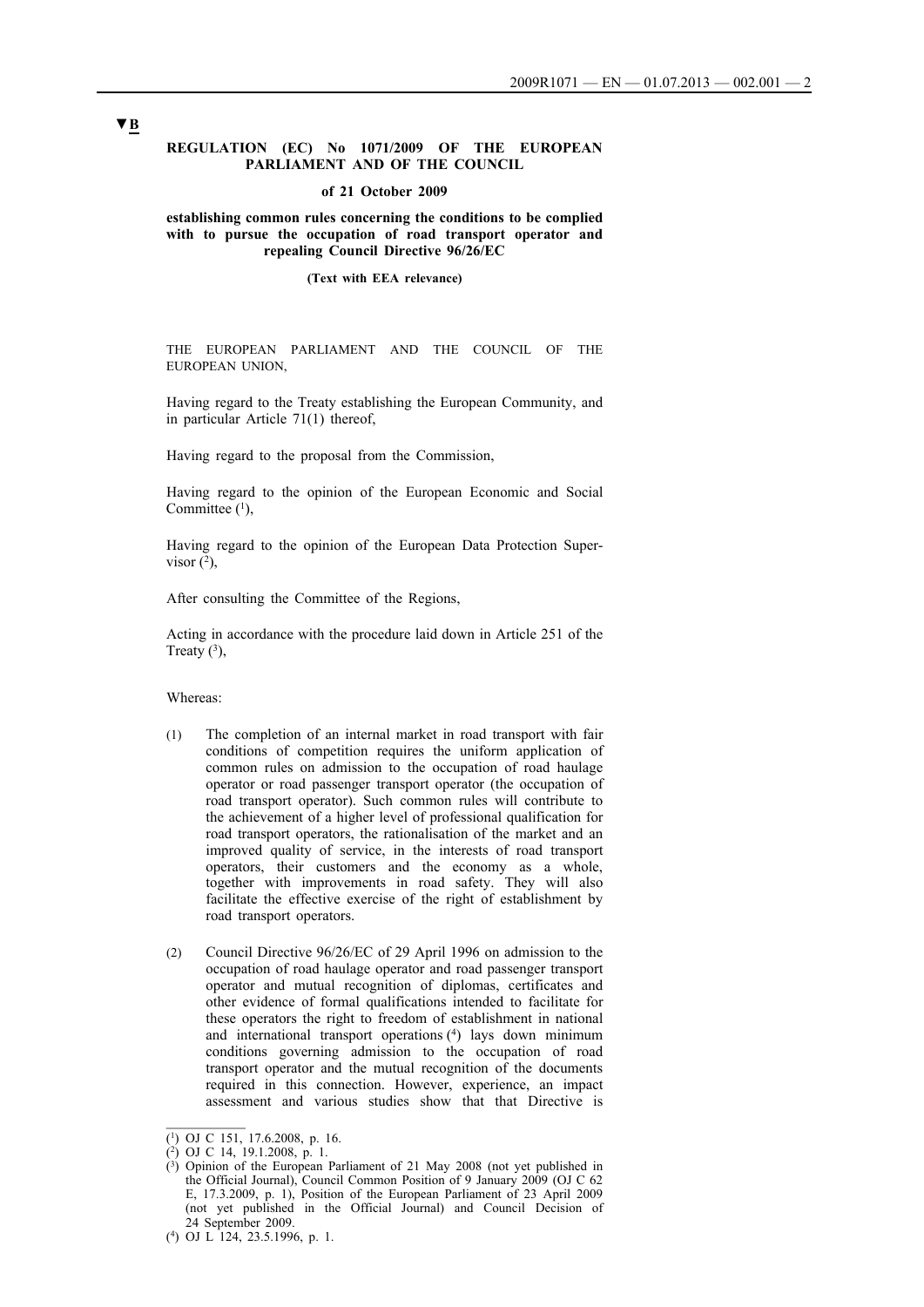being applied inconsistently by Member States. Such disparities have several adverse consequences, in particular a distortion of competition and a lack of market transparency and of uniform monitoring, as well as the risk that undertakings employing staff with a low level of professional qualification may be negligent in respect of, or less compliant with, the rules on road safety and social welfare, which may harm the image of the sector.

- (3) These consequences are all the more detrimental as they are liable to disturb the smooth functioning of the internal market in road transport, since the market in the transport of international goods and certain cabotage operations is accessible to undertakings throughout the Community. The only condition imposed on such undertakings is that they have a Community licence, which can be obtained provided they satisfy the conditions governing admission to the occupation of road transport operator laid down in Regulation (EC) No 1072/2009 of the European Parliament and of the Council of 21 October 2009 on common rules for access to the international road haulage market  $(1)$  and Regulation (EC) No 1073/2009 of the European Parliament and of the Council of 21 October 2009 on common rules for access to the international market for coach and bus services  $(2)$ .
- (4) It is therefore appropriate to modernise the existing rules on admission to the occupation of road transport operator in order to ensure that those rules are applied more uniformly and effectively. Since compliance with those rules constitutes the main condition governing access to the Community market, and the applicable Community instruments in this field are Regulations, a Regulation would appear to be the most appropriate instrument to govern admission to the occupation of road transport operator.
- (5) Member States should be allowed to adapt the conditions with which to comply in order to pursue the occupation of road transport operator in the outermost regions referred to in Article 299(2) of the Treaty because of the special characteristics of, and constraints in, those regions. However, the undertakings established in those regions which comply with the conditions to pursue the occupation of road transport operator only as a result of such adaptation should not be able to obtain a Community licence. The adaptation of the conditions to pursue the occupation of road transport operator should not hinder undertakings which would have been admitted to the occupation of road transport operator and which comply with the general conditions laid down in this Regulation from carrying out transport operations in the outermost regions.
- (6) In the interests of fair competition, the common rules governing the exercise of the occupation of road transport operator should apply as widely as possible to all undertakings. However, it is unnecessary to include within the scope of this Regulation undertakings which only perform transport operations with a very small impact on the transport market.

<sup>(1)</sup> See page 72 of this Official Journal.

<sup>(2)</sup> See page 88 of this Official Journal.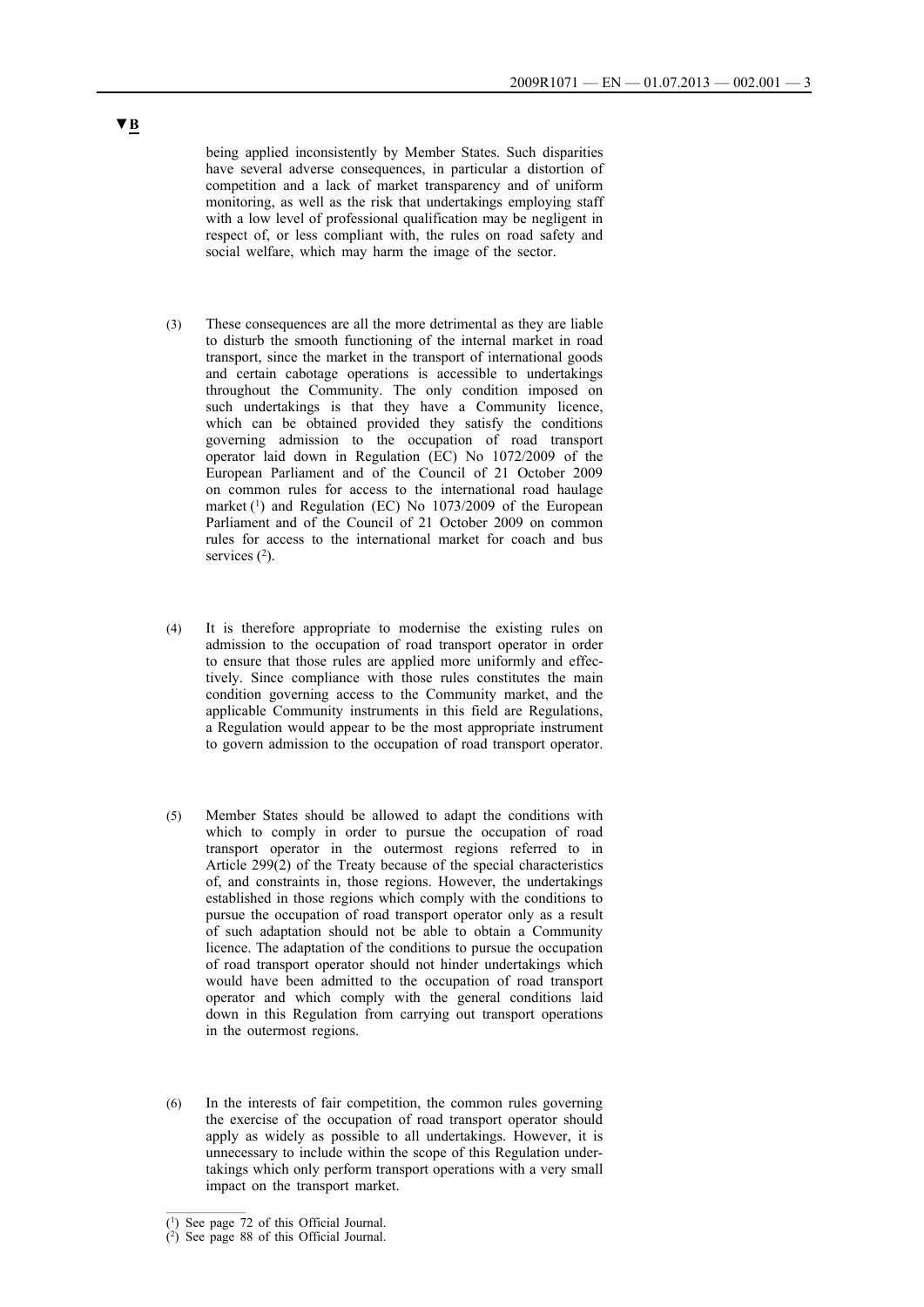- (7) It should be the responsibility of the Member State of establishment to verify that an undertaking satisfies at all times the conditions laid down in this Regulation so that the competent authorities of that Member State are able, if necessary, to decide to suspend or withdraw the authorisations which allow that undertaking to operate on the market. Proper compliance with, and reliable monitoring of, the conditions governing admission to the occupation of road transport operator presuppose that undertakings have an effective and stable establishment.
- (8) Natural persons with the requisite good repute and professional competence should be clearly identified and designated to the competent authorities. Such persons (transport managers), should be resident in a Member State and effectively and continuously manage the transport activities of road transport undertakings. It is therefore appropriate to specify the conditions under which a person is considered to effectively and continuously manage the transport activities of an undertaking.
- (9) The good repute of transport managers is conditional on their not having been convicted of a serious criminal offence or not having incurred a penalty, for a serious infringement, in particular, of Community rules relating to road transport. A conviction or penalty incurred by a transport manager or a road transport undertaking in one or more Member States for the most serious infringements of Community rules should result in the loss of good repute provided that the competent authority has ascertained that a duly completed and documented investigation procedure granting essential procedural rights took place before its final decision and that appropriate rights of appeal were respected.
- (10) It is necessary for road transport undertakings to have a minimum financial standing to ensure their proper launching and administration. A bank guarantee or a professional liability insurance may constitute a simple and cost-efficient method of demonstrating the financial standing of undertakings.
- (11) A high level of professional qualification should increase the socioeconomic efficiency of the road transport sector. It is therefore appropriate that applicants for the post of transport manager should possess high-quality professional knowledge. In order to ensure greater uniformity of examinations and to promote a high quality of training, it is appropriate to provide that Member States may authorise examination and training centres according to criteria to be defined by them. Transport managers should possess the requisite knowledge for managing both national and international transport operations. The list of subjects of which knowledge is required in order to obtain a certificate of professional competence and the procedures for the organisation of examinations are likely to evolve with technical progress, and provision should be made for updating them. It should be possible for Member States to exempt from the examinations persons who can provide proof of continuous experience in managing transport activities.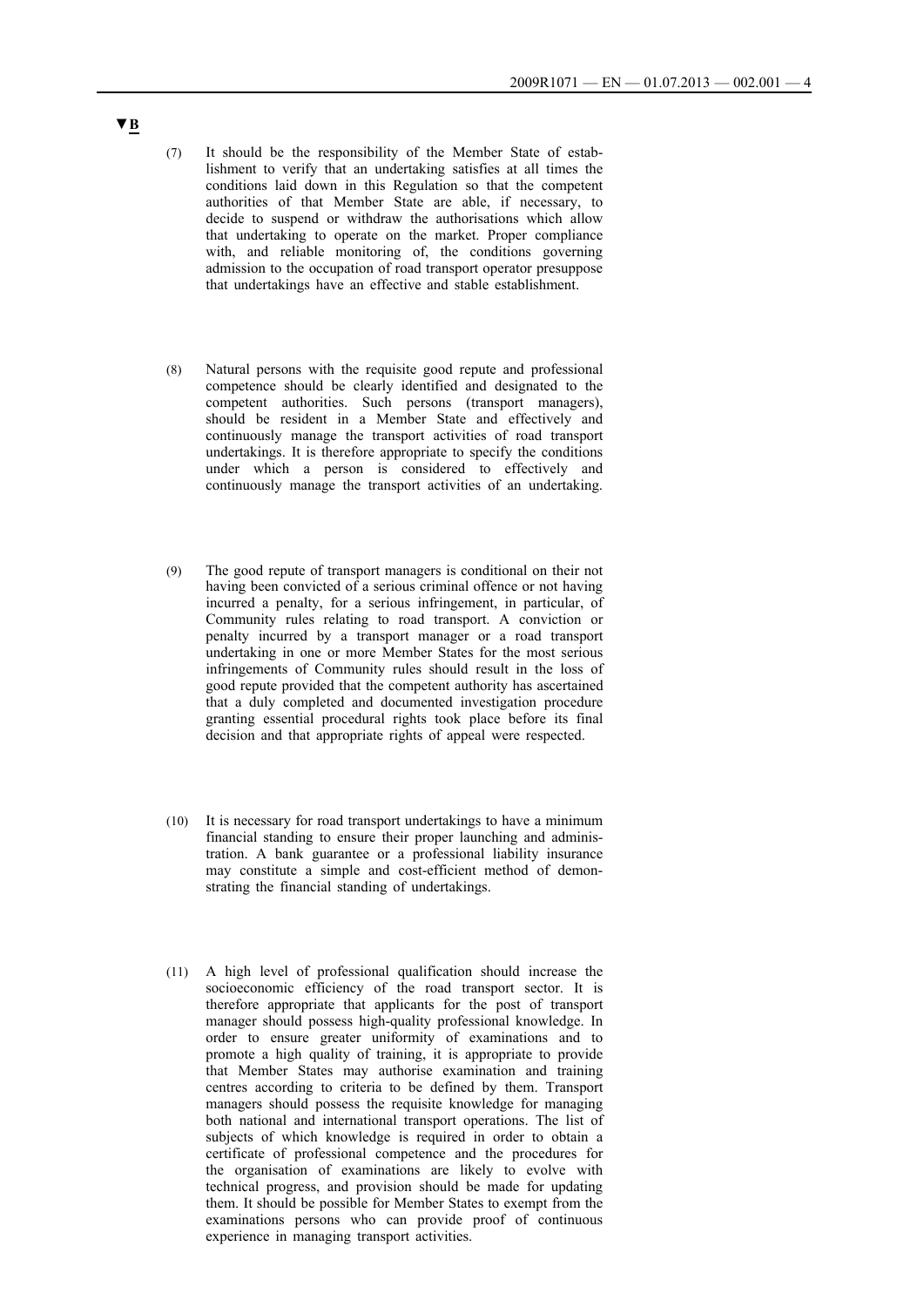- (12) Fair competition and road transport that is fully compliant with the rules call for a uniform level of monitoring by Member States. The national authorities responsible for monitoring undertakings and the validity of their authorisations have a crucial role to play in this respect, and it is appropriate to ensure that they take suitable measures if necessary, in particular in the most serious cases by suspending or withdrawing authorisations or declaring as unsuitable transport managers who are repeatedly negligent or who act in bad faith. This must be preceded by due consideration of the measure with respect to the proportionality principle. An undertaking should, however, be warned in advance and should have a reasonable period of time within which to rectify the situation before incurring such penalties.
- (13) Better organised administrative cooperation between Member States would improve the effectiveness of the monitoring of undertakings operating in several Member States and would reduce administrative costs in the future. Electronic registers of undertakings interconnected throughout the Community, which comply with the Community rules on the protection of personal data, would facilitate such cooperation and reduce the costs involved in checks for both undertakings and administrations. National registers already exist in several Member States. Infrastructure has also been set up with a view to promoting interconnection between Member States. A more systematic use of electronic registers could therefore make a significant contribution to reducing the administrative costs of checks and to improving their effectiveness.
- (14) Some data contained in national electronic registers concerning infringements and penalties are personal. Member States should therefore take the measures necessary to ensure compliance with Directive 95/46/EC of the European Parliament and of the Council of 24 October 1995 on the protection of individuals with regard to the processing of personal data and on the free movement of such data  $(1)$ , in particular with regard to the monitoring of the processing of personal data by public authorities, the right of data subjects to be provided with information, their right of access and their right to object. For the purposes of this Regulation, it would appear to be necessary to retain such data for at least 2 years to ensure that disqualified undertakings do not establish themselves in other Member States.
- (15) In order to improve transparency and to allow the client of a transport undertaking to verify whether that undertaking is in possession of the appropriate authorisation, certain data contained in the national electronic register should be made publicly accessible, in so far as the relevant provisions on data protection are complied with.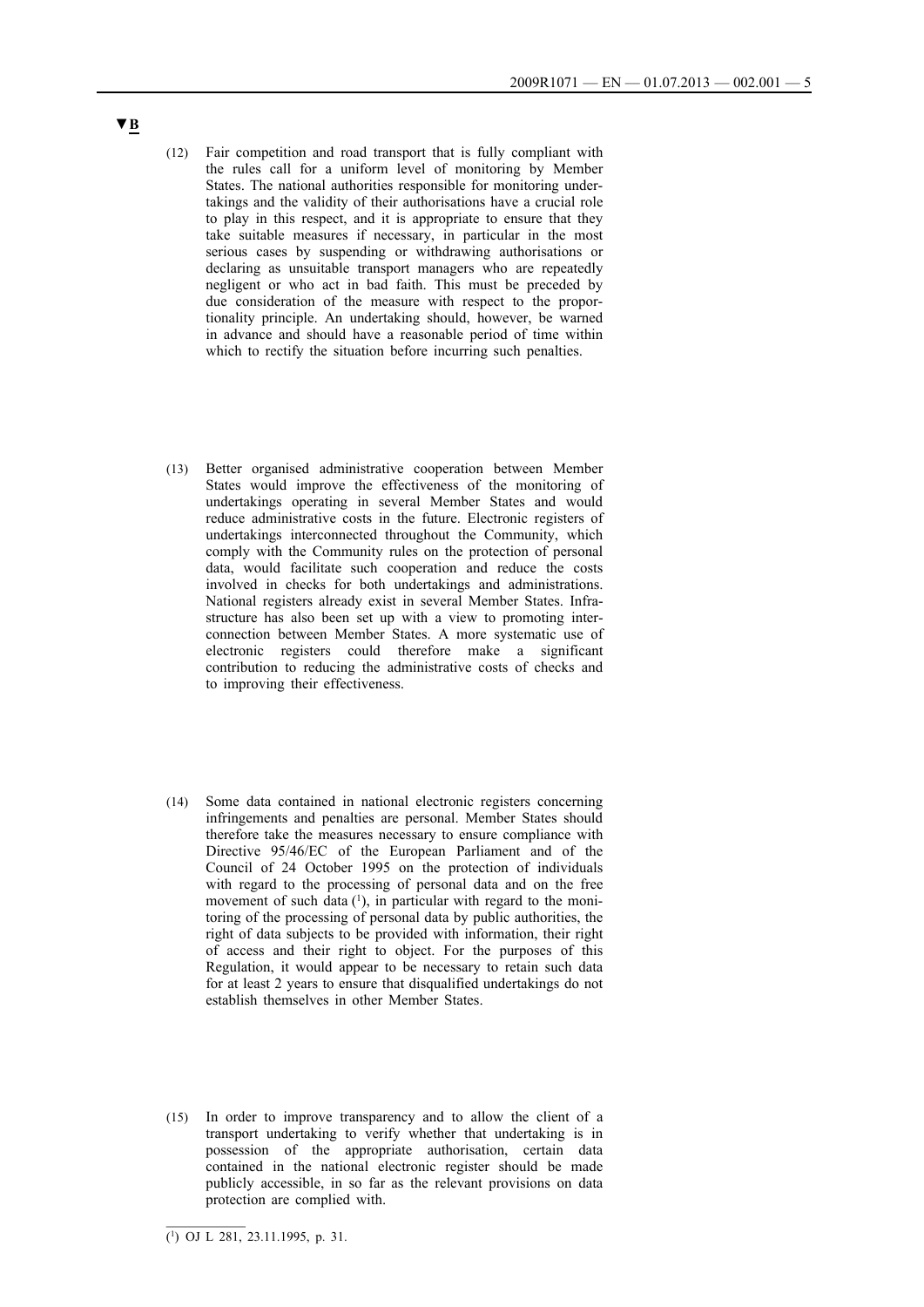- (16) It is essential to gradually interconnect national electronic registers so as to enable information to be exchanged rapidly and efficiently between Member States and to guarantee that road transport operators are not tempted to commit, or to take the risk of committing, serious infringements in Member States other than their Member State of establishment. Interconnection of this kind entails the joint definition of the precise format of the data to be exchanged and the technical procedures for the exchange of that data.
- (17) In order to ensure the efficient exchange of information between Member States, national contact points should be designated and certain common procedures relating as a minimum to time limits and the nature of the information to be forwarded, should be specified.
- (18) In order to facilitate freedom of establishment, the production of appropriate documents issued by a competent authority in the Member State where the transport manager used to reside should be accepted as sufficient proof of good repute for admission to the occupation of road transport operator in the Member State of establishment, provided that the persons concerned have not been declared unfit to pursue that occupation in other Member States.
- (19) With regard to professional competence, in order to facilitate freedom of establishment, a single model certificate issued in accordance with this Regulation should be regarded as sufficient proof by the Member State of establishment.
- (20) Closer monitoring of the application of this Regulation at Community level is required. This presupposes the forwarding to the Commission of regular reports, drawn up on the basis of national registers, on the good repute, financial standing and professional competence of undertakings in the road transport sector.
- (21) Member States should provide for penalties applicable to infringements of this Regulation. Such penalties should be effective, proportionate and dissuasive.
- (22) Since the objective of this Regulation, namely the modernisation of the rules governing admission to the occupation of road transport operator in order to ensure that those rules are applied more uniformly and effectively in the Member States, cannot be sufficiently achieved by the Member States and can therefore by reason of the scale and effects of the action be better achieved at Community level, the Community may adopt measures, in accordance with the principle of subsidiarity as set out in Article 5 of the Treaty. In accordance with the principle of proportionality, as set out in that Article, this Regulation does not go beyond what is necessary to achieve that objective.
- (23) The measures necessary for the implementation of this Regulation should be adopted in accordance with Council Decision 1999/468/EC of 28 June 1999 laying down the procedures for the exercise of implementing powers conferred on the Commission  $(1)$ .

 $\overline{(^1)}$  OJ L 184, 17.7.1999, p. 23.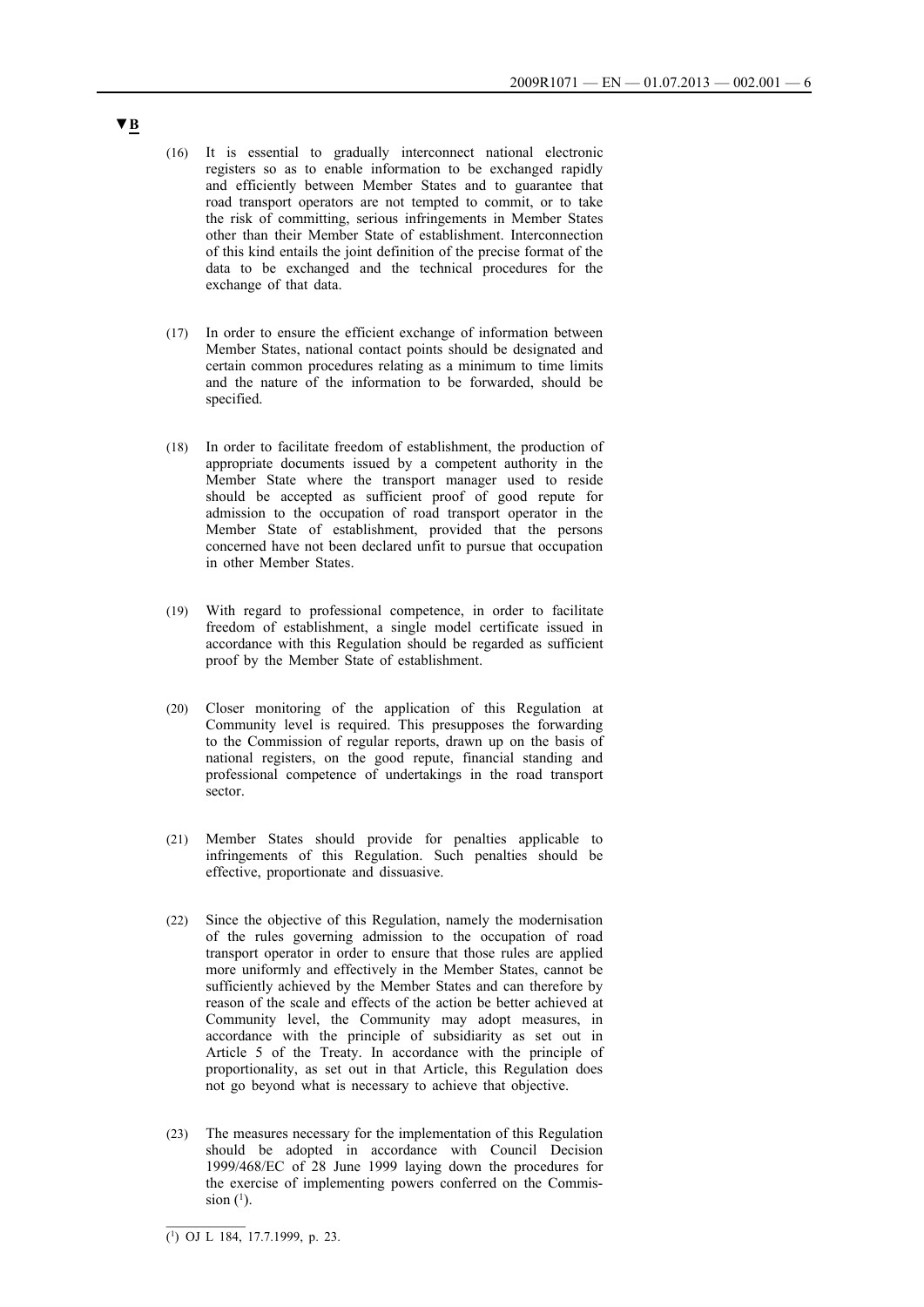- (24) In particular, the Commission should be empowered to draw up a list of categories, types and degrees of seriousness of infringements leading to the loss of good repute of road transport operators, to adapt to technical progress Annexes I, II and III to this Regulation concerning the knowledge to be taken into consideration for the recognition of professional competence by the Member States and the model certificate of professional competence, and to draw up a list of infringements which in addition to those set out in Annex IV to this Regulation may lead to the loss of good repute. Since those measures are of general scope and are designed to amend non-essential elements of this Regulation, inter alia, by supplementing it with new non-essential elements, they must be adopted in accordance with the regulatory procedure with scrutiny provided for in Article 5a of Decision 1999/468/EC.
- (25) Directive 96/26/EC should be repealed,

HAVE ADOPTED THIS REGULATION:

## CHAPTER I

### **GENERAL PROVISIONS**

#### *Article 1*

### **Subject matter and scope**

1. This Regulation governs admission to, and the pursuit of, the occupation of road transport operator.

2. This Regulation shall apply to all undertakings established in the Community which are engaged in the occupation of road transport operator. It shall also apply to undertakings which intend to engage in the occupation of road transport operator. References to undertakings engaged in the occupation of road transport operator shall, as appropriate, be considered to include a reference to undertakings intending to engage in such occupation.

3. As regards the regions referred to in Article 299(2) of the Treaty, the Member States concerned may adapt the conditions to be complied with in order to pursue the occupation of road transport operator, in so far as operations are fully carried out in those regions by undertakings established there.

4. By way of derogation from paragraph 2, this Regulation shall, unless otherwise provided for in national law, not apply to:

(a) undertakings engaged in the occupation of road haulage operator solely by means of motor vehicles or combinations of vehicles the permissible laden mass of which does not exceed 3,5 tonnes. Member States may, however, lower this limit for all or some categories of road transport operations;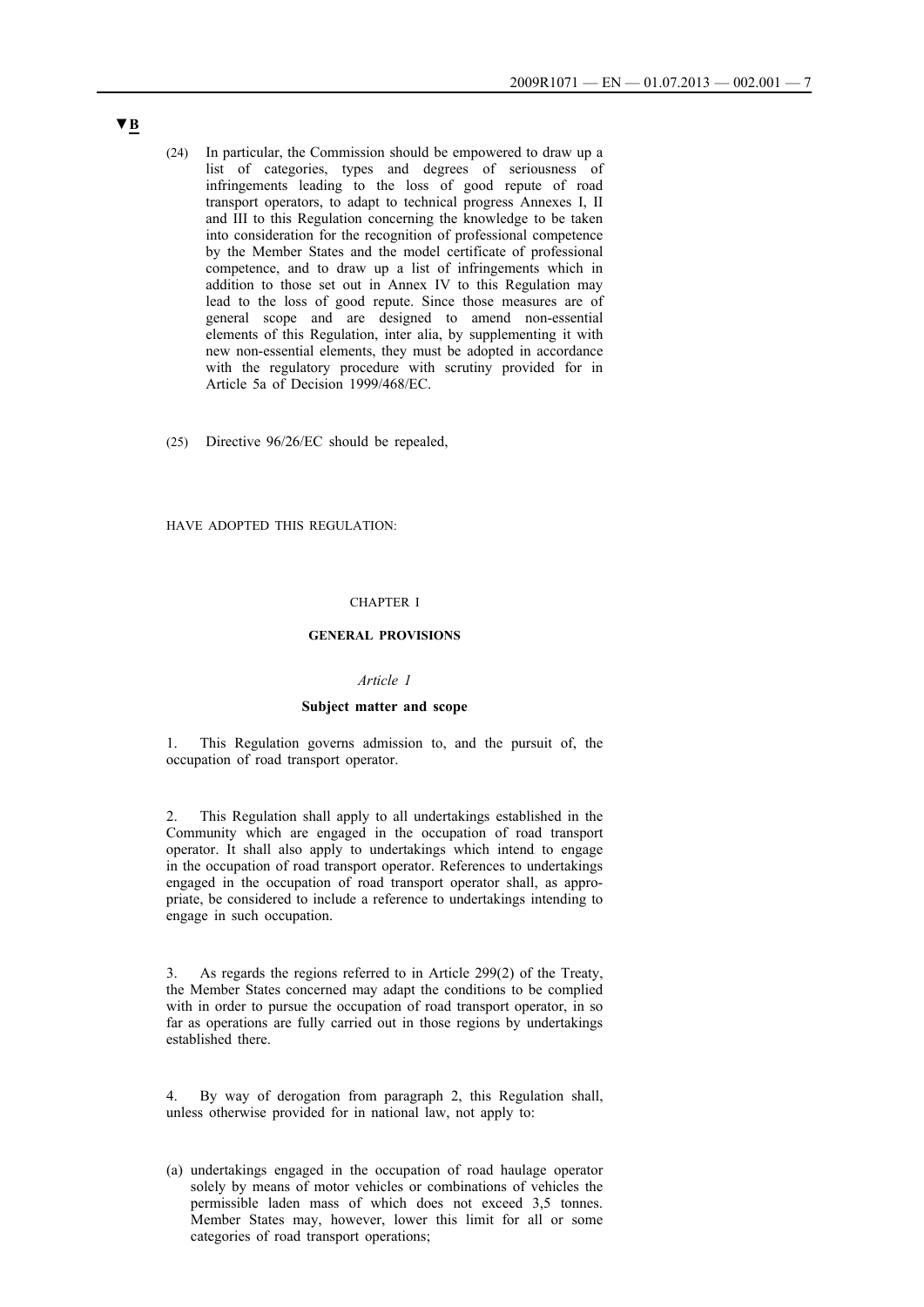- (b) undertakings engaged in road passenger transport services exclusively for non-commercial purposes or which have a main occupation other than that of road passenger transport operator;
- (c) undertakings engaged in the occupation of road transport operator solely by means of motor vehicles with a maximum authorised speed not exceeding 40 km/h.

5. Member States may exempt from the application of all or some of the provisions of this Regulation only those road transport operators engaged exclusively in national transport operations having only a minor impact on the transport market because of:

- (a) the nature of the goods carried; or
- (b) the short distances involved.

## *Article 2*

#### **Definitions**

For the purposes of this Regulation:

- 1. 'the occupation of road haulage operator' means the activity of any undertaking transporting goods for hire or reward by means either of motor vehicles or combinations of vehicles;
- 2. 'the occupation of road passenger transport operator' means the activity of any undertaking operating, by means of motor vehicles so constructed and equipped as to be suitable for carrying more than nine persons, including the driver, and intended for that purpose, passenger transport services for the public or for specific categories of users in return for payment by the person transported or by the transport organiser;
- 3. 'the occupation of road transport operator' means the occupation of road passenger transport operator or the occupation of road haulage operator;
- 4. 'undertaking' means any natural person, any legal person, whether profit-making or not, any association or group of persons without legal personality, whether profit-making or not, or any official body, whether having its own legal personality or being dependent upon an authority having such personality, engaged in the transport of passengers, or any natural or legal person engaged in the transport of freight with a commercial purpose;
- 5. 'transport manager' means a natural person employed by an undertaking or, if that undertaking is a natural person, that person or, where provided for, another natural person designated by that undertaking by means of a contract, who effectively and continuously manages the transport activities of that undertaking;
- 6. 'authorisation to pursue the occupation of road transport operator' means an administrative decision which authorises an undertaking which satisfies the conditions laid down in this Regulation to pursue the occupation of road transport operator;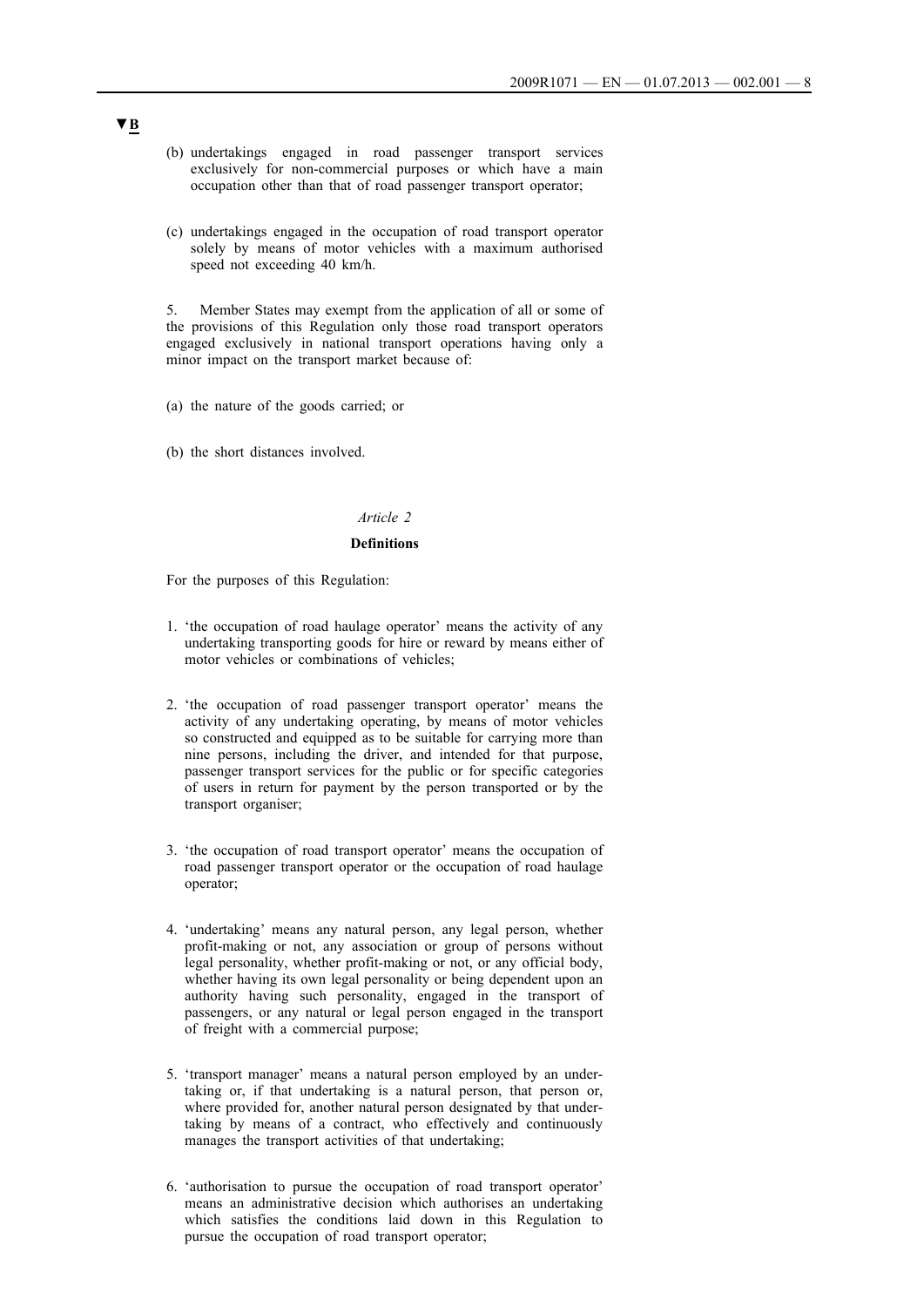- 7. 'competent authority' means a national, regional or local authority in a Member State which, for the purpose of authorising the pursuit of the occupation of road transport operator, verifies whether an undertaking satisfies the conditions laid down in this Regulation, and which is empowered to grant, suspend or withdraw an authorisation to pursue the occupation of road transport operator;
- 8. 'Member State of establishment' means the Member State in which an undertaking is established, regardless of whether its transport manager originates from another country.

## **Requirements for engagement in the occupation of road transport operator**

1. Undertakings engaged in the occupation of road transport operator shall:

- (a) have an effective and stable establishment in a Member State;
- (b) be of good repute;
- (c) have appropriate financial standing; and
- (d) have the requisite professional competence.

2. Member States may decide to impose additional requirements, which shall be proportionate and non-discriminatory, to be satisfied by undertakings in order to engage in the occupation of road transport operator.

#### *Article 4*

#### **Transport manager**

1. An undertaking which engages in the occupation of road transport operator shall designate at least one natural person, the transport manager, who satisfies the requirements set out in Article 3(1)(b) and (d) and who:

- (a) effectively and continuously manages the transport activities of the undertaking;
- (b) has a genuine link to the undertaking, such as being an employee, director, owner or shareholder or administering it, or, if the undertaking is a natural person, is that person; and
- (c) is resident in the Community.

2. If an undertaking does not satisfy the requirement of professional competence laid down in Article  $3(1)(d)$ , the competent authority may authorise it to engage in the occupation of road transport operator without a transport manager designated in accordance with paragraph 1 of this Article, provided that:

(a) the undertaking designates a natural person residing in the Community who satisfies the requirements laid down in Article  $3(1)(b)$  and (d), and who is entitled under contract to carry out duties as transport manager on behalf of the undertaking;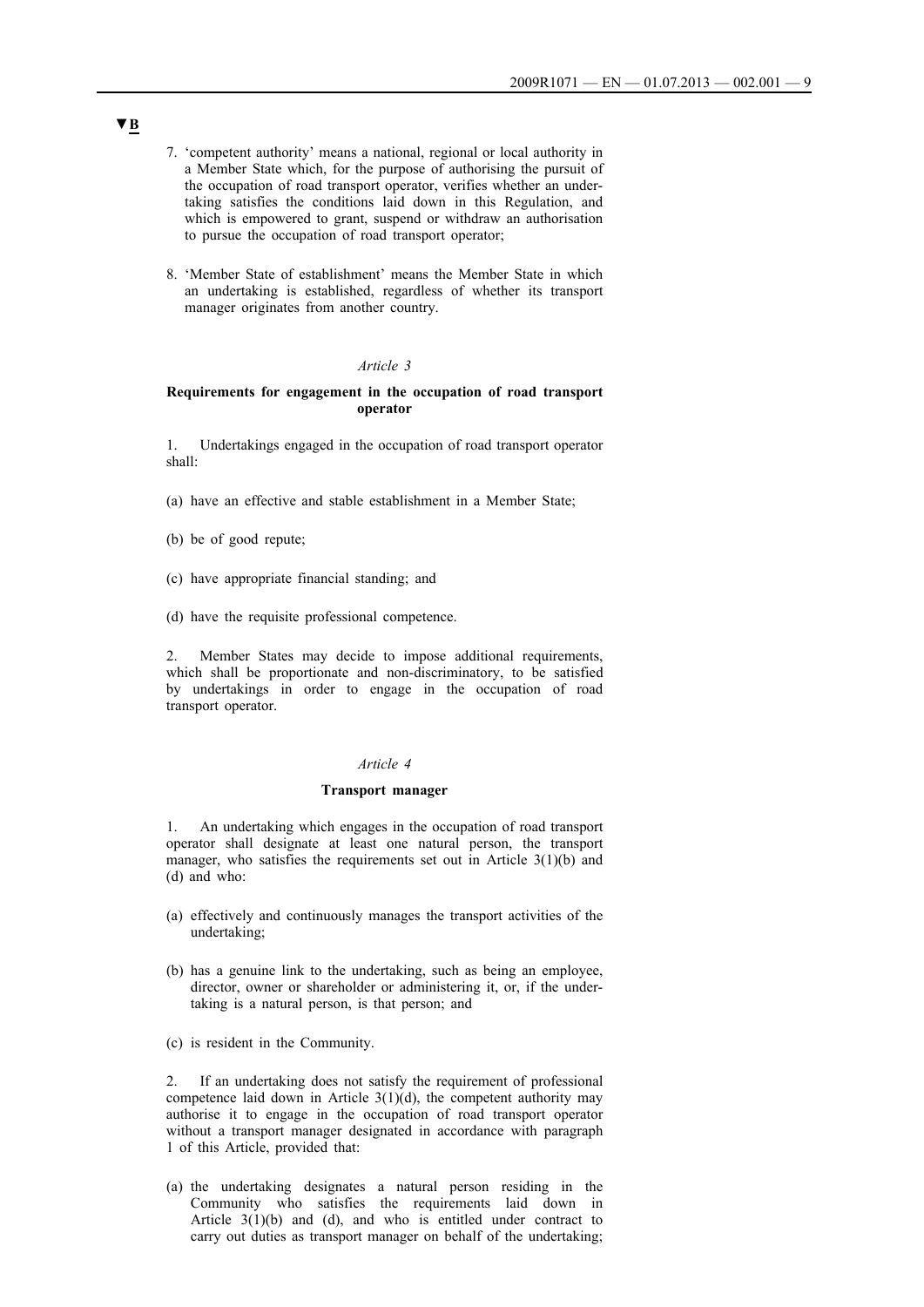- (b) the contract linking the undertaking with the person referred to in point (a) specifies the tasks to be performed on an effective and continuous basis by that person, and indicates his or her responsibilities as transport manager. The tasks to be specified shall comprise, in particular, those relating to vehicle maintenance management, verification of transport contracts and documents, basic accounting, the assignment of loads or services to drivers and vehicles, and the verification of safety procedures;
- (c) in his or her capacity as transport manager, the person referred to in point (a) may manage the transport activities of up to four different undertakings carried out with a combined maximum total fleet of 50 vehicles. Member States may decide to lower the number of undertakings and/or the size of the total fleet of vehicles which that person may manage; and
- (d) the person referred to in point (a) performs the specified tasks solely in the interests of the undertaking and his or her responsibilities are exercised independently of any undertakings for which the undertaking carries out transport operations.

3. Member States may decide that a transport manager designated in accordance with paragraph 1 may not in addition be designated in accordance with paragraph 2, or may only be so designated in respect of a limited number of undertakings or a fleet of vehicles that is smaller than that referred to in paragraph  $2(c)$ .

4. The undertaking shall notify the competent authority of the transport manager or managers designated.

### CHAPTER II

## **CONDITIONS TO BE MET TO SATISFY THE REQUIREMENTS LAID DOWN IN ARTICLE 3**

#### *Article 5*

#### **Conditions relating to the requirement of establishment**

In order to satisfy the requirement laid down in Article  $3(1)(a)$ , an undertaking shall, in the Member State concerned:

- (a) have an establishment situated in that Member State with premises in which it keeps its core business documents, in particular its accounting documents, personnel management documents, documents containing data relating to driving time and rest and any other document to which the competent authority must have access in order to verify compliance with the conditions laid down in this Regulation. Member States may require that establishments on their territory also have other documents available at their premises at any time;
- (b) once an authorisation is granted, have at its disposal one or more vehicles which are registered or otherwise put into circulation in conformity with the legislation of that Member State, whether those vehicles are wholly owned or, for example, held under a hirepurchase agreement or a hire or leasing contract;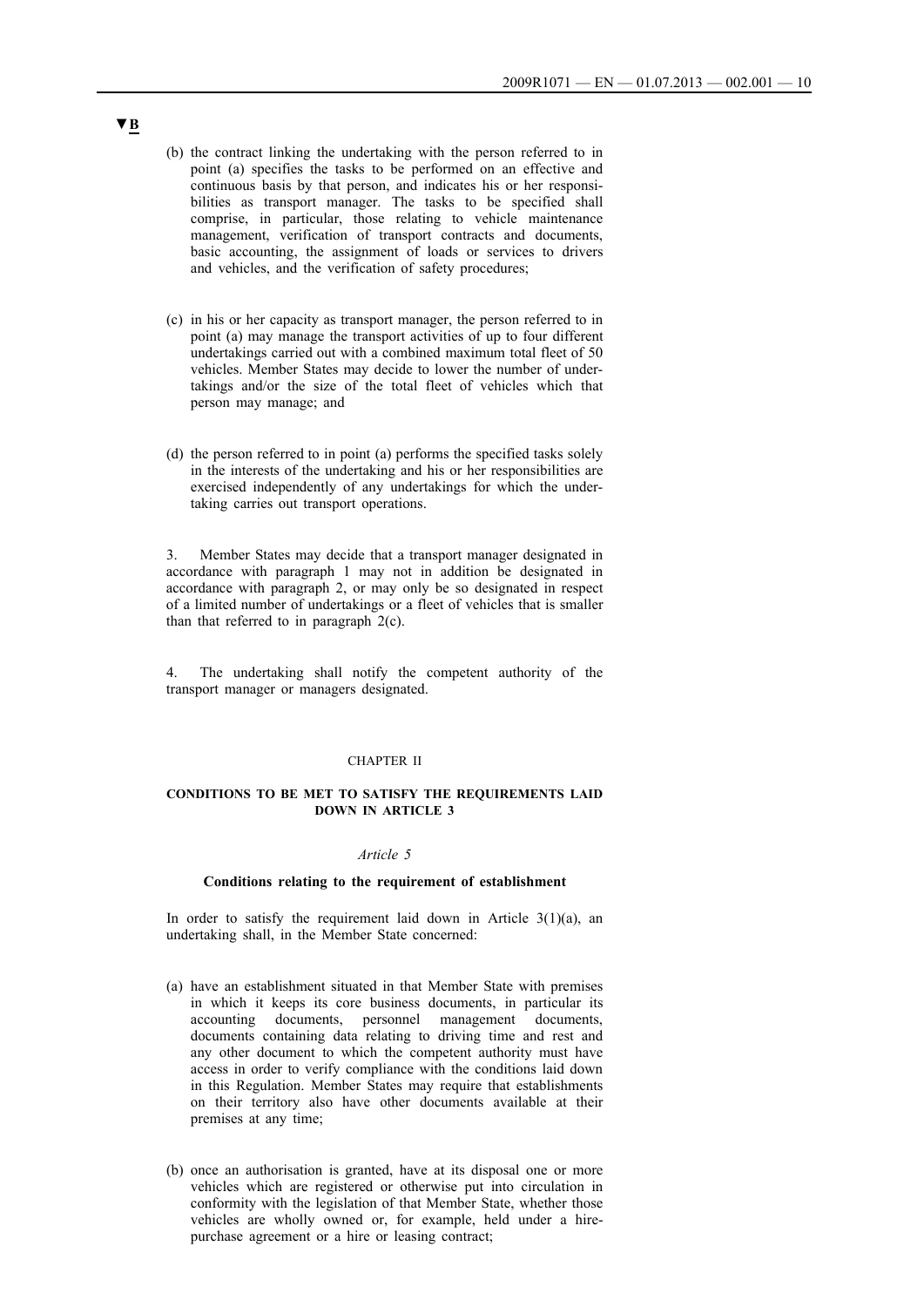(c) conduct effectively and continuously with the necessary administrative equipment its operations concerning the vehicles mentioned in point (b) and with the appropriate technical equipment and facilities at an operating centre situated in that Member State.

### *Article 6*

#### **Conditions relating to the requirement of good repute**

1. Subject to paragraph 2 of this Article, Member States shall determine the conditions to be met by undertakings and transport managers in order to satisfy the requirement of good repute laid down in Article 3(1)(b).

In determining whether an undertaking has satisfied that requirement, Member States shall consider the conduct of the undertaking, its transport managers and any other relevant person as may be determined by the Member State. Any reference in this Article to convictions, penalties or infringements shall include convictions, penalties or infringements of the undertaking itself, its transport managers and any other relevant person as may be determined by the Member State.

The conditions referred to in the first subparagraph shall include at least the following:

- (a) that there be no compelling grounds for doubting the good repute of the transport manager or the transport undertaking, such as convictions or penalties for any serious infringement of national rules in force in the fields of:
	- (i) commercial law;
	- (ii) insolvency law;
	- (iii) pay and employment conditions in the profession;
	- (iv) road traffic;
	- (v) professional liability;
	- (vi) trafficking in human beings or drugs; and
- (b) that the transport manager or the transport undertaking have not in one or more Member States been convicted of a serious criminal offence or incurred a penalty for a serious infringement of Community rules relating in particular to:
	- (i) the driving time and rest periods of drivers, working time and the installation and use of recording equipment;
	- (ii) the maximum weights and dimensions of commercial vehicles used in international traffic;
	- (iii) the initial qualification and continuous training of drivers;
	- (iv) the roadworthiness of commercial vehicles, including the compulsory technical inspection of motor vehicles;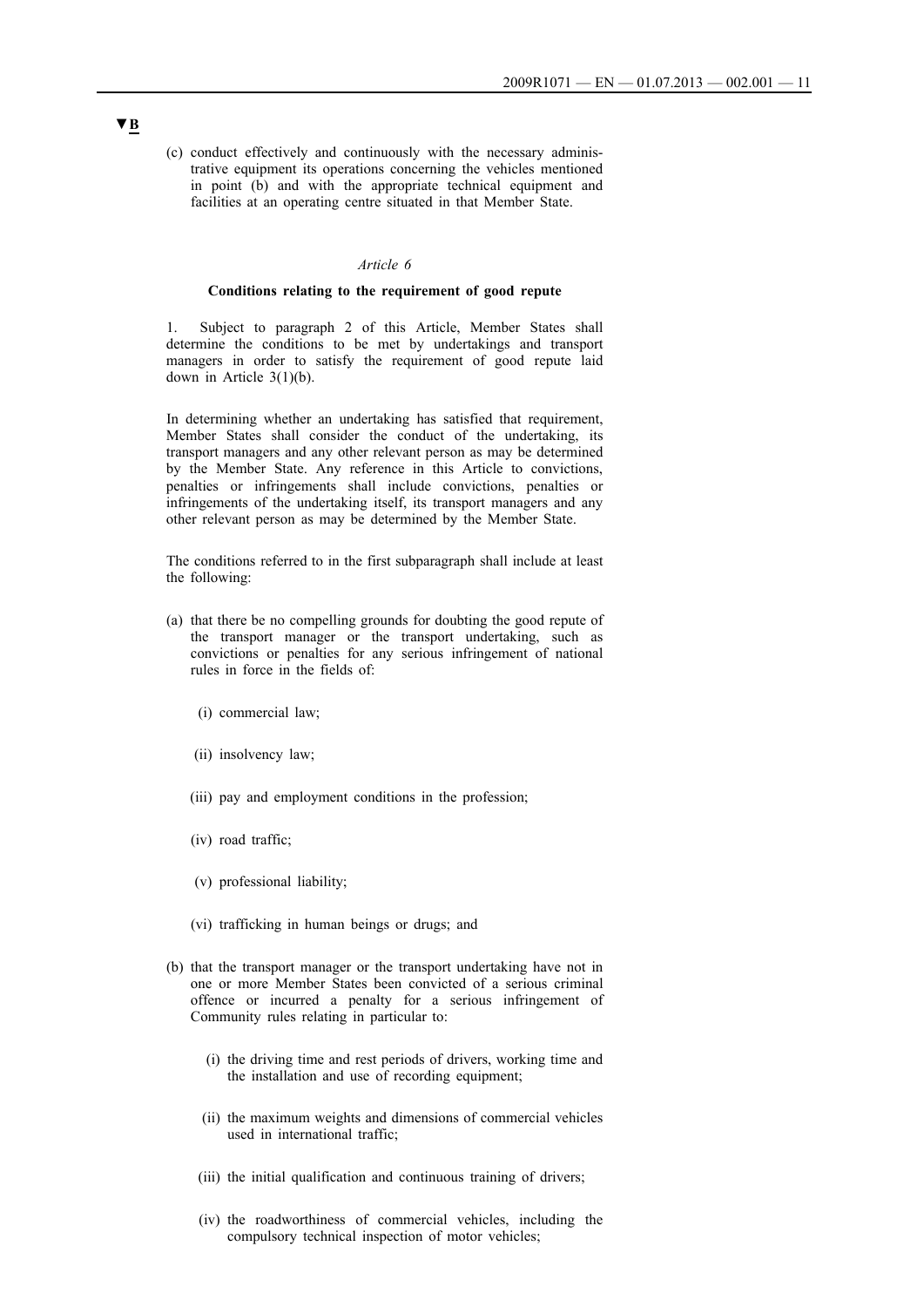- (v) access to the market in international road haulage or, as appropriate, access to the market in road passenger transport;
- (vi) safety in the carriage of dangerous goods by road;
- (vii) the installation and use of speed-limiting devices in certain categories of vehicle;
- (viii) driving licences;
- (ix) admission to the occupation;
- (x) animal transport.

2. For the purposes of point (b) of the third subparagraph of paragraph 1:

(a) where the transport manager or the transport undertaking has in one or more Member States been convicted of a serious criminal offence or incurred a penalty for one of the most serious infringements of Community rules as set out in Annex IV, the competent authority of the Member State of establishment shall carry out in an appropriate and timely manner a duly completed administrative procedure, which shall include, if appropriate, a check at the premises of the undertaking concerned.

The procedure shall determine whether, due to specific circumstances, the loss of good repute would constitute a disproportionate response in the individual case. Any such finding shall be duly reasoned and justified.

If the competent authority finds that the loss of good repute would constitute a disproportionate response, it may decide that good repute is unaffected. In such case, the reasons shall be recorded in the national register. The number of such decisions shall be indicated in the report referred to in Article 26(1).

If the competent authority does not find that the loss of good repute would constitute a disproportionate response, the conviction or penalty shall lead to the loss of good repute;

(b) the Commission shall draw up a list of categories, types and degrees of seriousness of serious infringements of Community rules which, in addition to those set out in Annex IV, may lead to the loss of good repute. Member States shall take into account information on those infringements, including information received from other Member States, when setting the priorities for checks pursuant to Article 12(1).

Those measures, designed to amend non-essential elements of this Regulation by supplementing it and which relate to this list, shall be adopted in accordance with the regulatory procedure with scrutiny referred to in Article 25(3).

To this end, the Commission shall:

(i) lay down the categories and types of infringement which are most frequently encountered;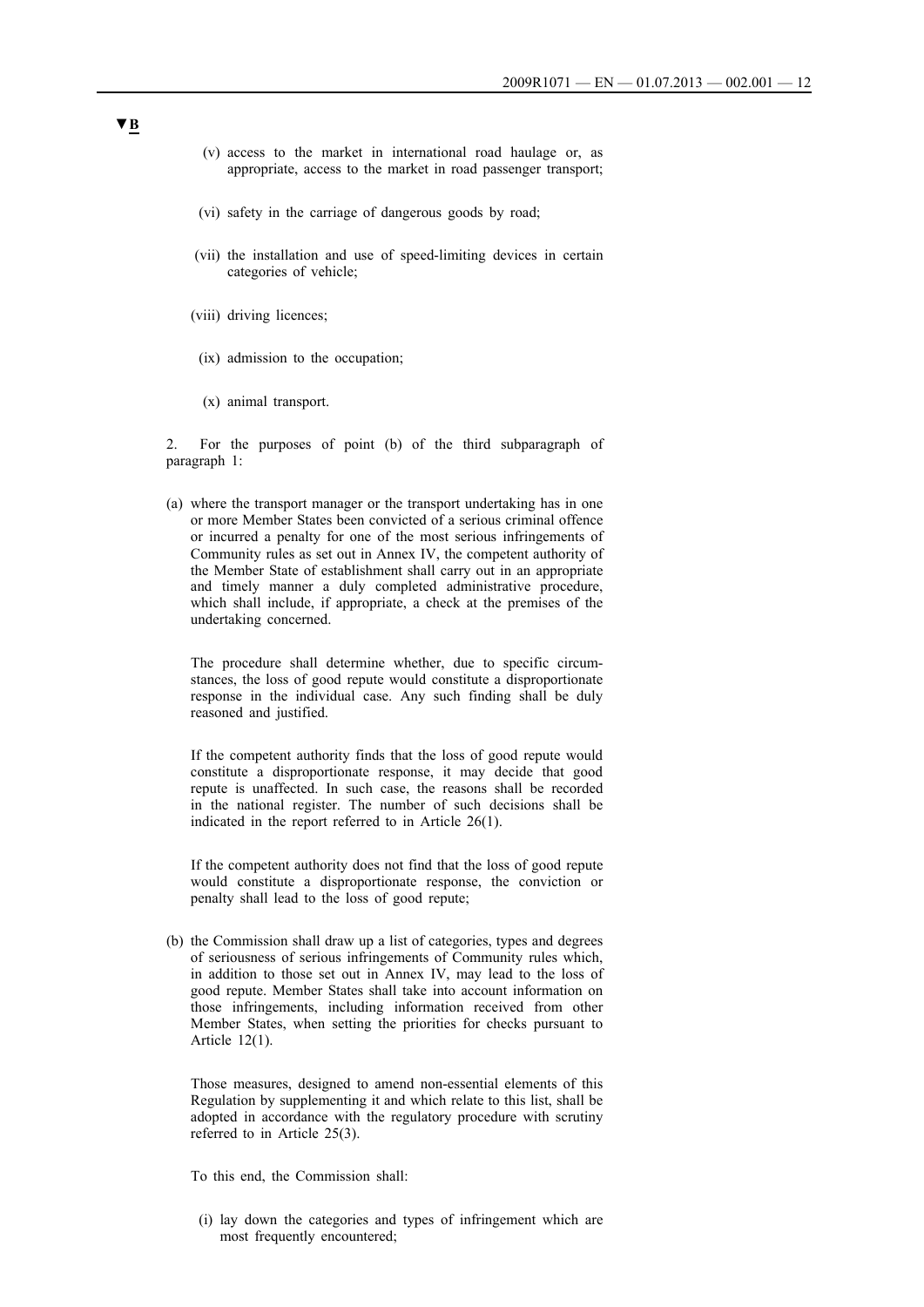- (ii) define the degree of seriousness of infringements according to their potential to create a risk of fatalities or serious injuries; and
- (iii) provide the frequency of occurrence beyond which repeated infringements shall be regarded as more serious, by taking into account the number of drivers used for the transport activities managed by the transport manager.

3. The requirement laid down in Article 3(1)(b) shall not be satisfied until a rehabilitation measure or any other measure having an equivalent effect has been taken pursuant to the relevant provisions of national law.

## *Article 7*

#### **Conditions relating to the requirement of financial standing**

In order to satisfy the requirement laid down in Article  $3(1)(c)$ , an undertaking shall at all times be able to meet its financial obligations in the course of the annual accounting year. To this end, the undertaking shall demonstrate, on the basis of annual accounts certified by an auditor or a duly accredited person, that, every year, it has at its disposal capital and reserves totalling at least EUR 9 000 when only one vehicle is used and EUR 5 000 for each additional vehicle used.

For the purposes of this Regulation, the value of the euro in the currencies of Member States which do not participate in the third stage of the economic and monetary union shall be fixed every year. The rates to be applied shall be those obtained on the first working day of October and published in the *Official Journal of the European Union*. They shall have effect from 1 January of the following calendar year.

The accounting items referred to in the first subparagraph shall be understood as those defined in Fourth Council Directive 78/660/EEC of 25 July 1978 based on Article  $54(3)(g)$  of the Treaty on the annual accounts of certain types of companies (1).

2. By way of derogation from paragraph 1, the competent authority may agree or require that an undertaking demonstrate its financial standing by means of a certificate such as a bank guarantee or an insurance, including a professional liability insurance from one or more banks or other financial institutions, including insurance companies, providing a joint and several guarantee for the undertaking in respect of the amounts specified in the first subparagraph of paragraph 1.

3. The annual accounts referred to in paragraph 1, and the guarantee referred to in paragraph 2, which are to be verified, are those of the economic entity established in the Member State in which an authorisation has been applied for and not those of any other entity established in any other Member State.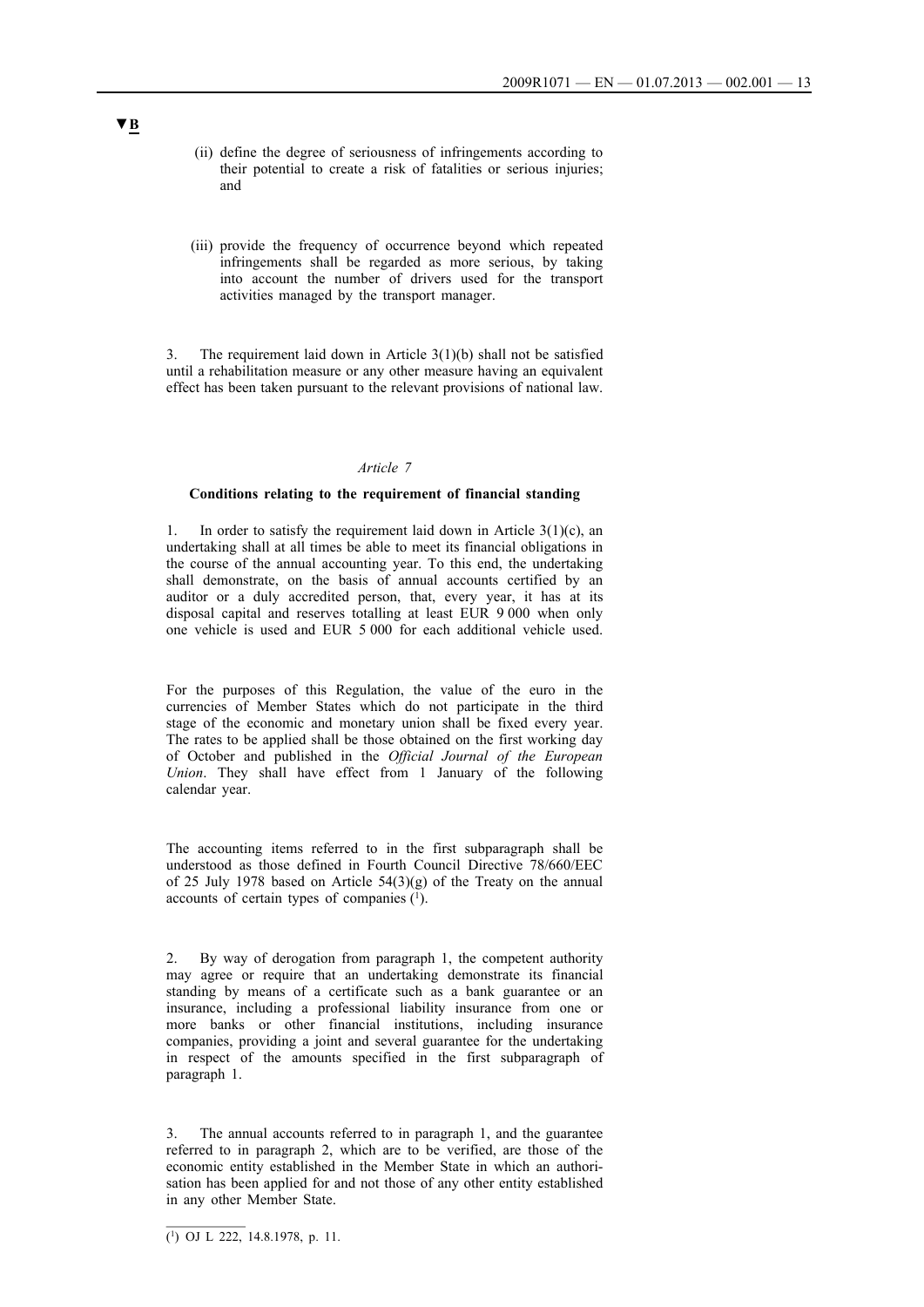### **Conditions relating to the requirement of professional competence**

In order to satisfy the requirement laid down in Article  $3(1)(d)$ , the person or persons concerned shall possess knowledge corresponding to the level provided for in Part I of Annex I in the subjects listed therein. That knowledge shall be demonstrated by means of a compulsory written examination which, if a Member State so decides, may be supplemented by an oral examination. Those examinations shall be organised in accordance with Part II of Annex I. To this end, Member States may decide to impose training prior to the examination.

The persons concerned shall sit the examination in the Member State in which they have their normal residence or the Member State in which they work.

'Normal residence' shall mean the place where a person usually lives, that is for at least 185 days in each calendar year, because of personal ties which show close links between that person and the place where he is living.

However, the normal residence of a person whose occupational ties are in a different place from his personal ties and who, consequently, lives in turn in different places situated in two or more Member States, shall be regarded as being in the place of his personal ties, provided that such person returns there regularly. This last condition shall not be required where the person is living in a Member State in order to carry out a task of a definite duration. Attendance at a university or school shall not imply transfer of normal residence.

3. Only the authorities or bodies duly authorised for this purpose by a Member State, in accordance with criteria defined by it, may organise and certify the written and oral examinations referred to in paragraph 1. Member States shall regularly verify that the conditions under which those authorities or bodies organise the examinations are in accordance with Annex I.

4. Member States may duly authorise, in accordance with criteria defined by them, bodies to provide applicants with high-quality training to prepare them for the examinations and transport managers with continuous training to update their knowledge if they wish to do so. Such Member States shall regularly verify that these bodies at all times fulfil the criteria on the basis of which they were authorised.

5. Member States may promote periodic training on the subjects listed in Annex I at 10-year intervals to ensure that transport managers are aware of developments in the sector.

6. Member States may require persons who possess a certificate of professional competence, but who have not managed a road haulage undertaking or a road passenger transport undertaking in the last 5 years, to undertake retraining in order to update their knowledge regarding the current developments of the legislation referred to in Part I of Annex I.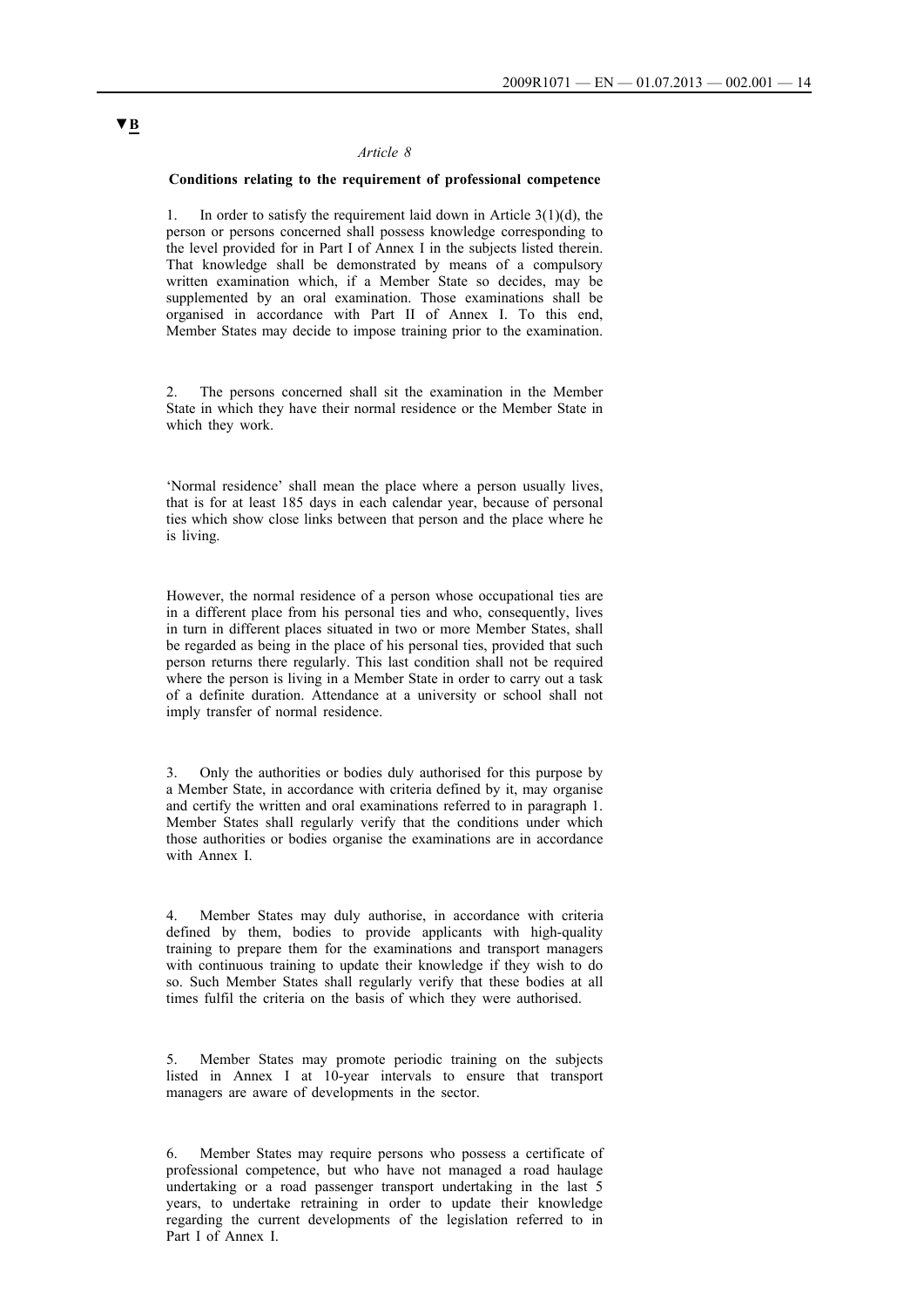7. A Member State may exempt the holders of certain higher education qualifications or technical education qualifications issued in that Member State, specifically designated to this end and entailing knowledge of all the subjects listed in Annex I from the examination in the subjects covered by those qualifications. The exemption shall only apply to those sections of Part I of Annex I for which the qualification covers all subjects listed under the heading of each section.

A Member State may exempt from specified parts of the examinations holders of certificates of professional competence valid for national transport operations in that Member State.

8. A certificate issued by the authority or body referred to in paragraph 3 shall be produced as proof of professional competence. That certificate shall not be transferable to any other person. It shall be drawn up in accordance with the security features and the model certificate set out in Annexes II and III and shall bear the seal of the duly authorised authority or body which issued it.

9. The Commission shall adapt Annexes I, II and III to technical progress. Those measures, designed to amend non-essential elements of this Regulation, shall be adopted in accordance with the regulatory procedure with scrutiny referred to in Article 25(3).

10. The Commission shall encourage and facilitate the exchange of experience and information between Member States, or through any body it may designate, concerning training, examinations and authorisations.

#### *Article 9*

#### **Exemption from examination**

Member States may decide to exempt from the examinations referred to in Article 8(1) persons who provide proof that they have continuously managed a road haulage undertaking or a road passenger transport undertaking in one or more Member States for the period of 10 years before 4 December 2009.

## CHAPTER III

## **AUTHORISATION AND MONITORING**

## *Article 10*

#### **Competent authorities**

1. Each Member State shall designate one or more competent authorities to ensure the correct implementation of this Regulation. Those competent authorities shall be empowered to:

(a) examine applications made by undertakings;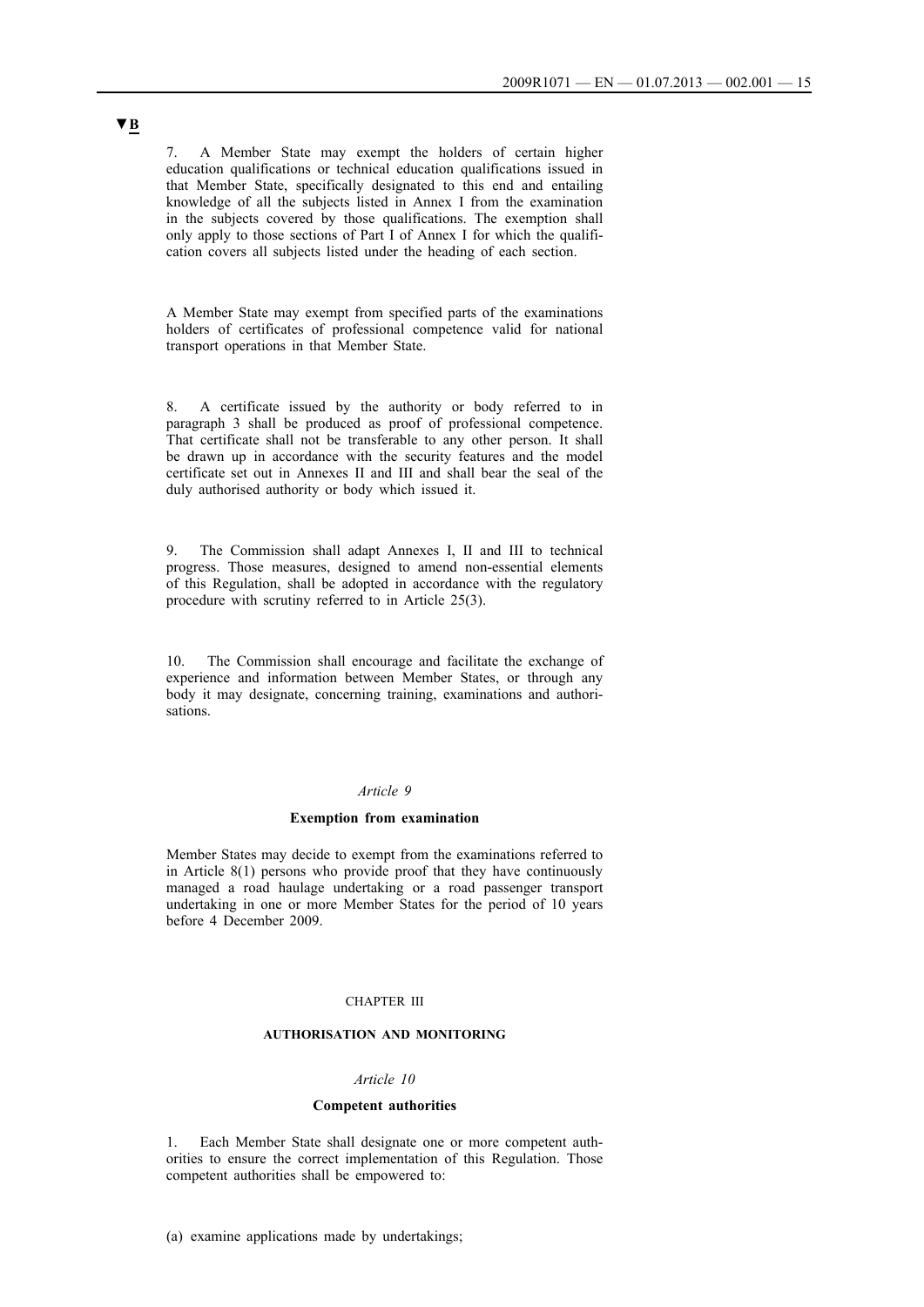- (b) grant authorisations to engage in the occupation of road transport operator, and suspend or withdraw such authorisations;
- (c) declare a natural person to be unfit to manage the transport activities of an undertaking in the capacity of transport manager;
- (d) carry out the requisite checks to verify whether an undertaking satisfies the requirements laid down in Article 3.

2. The competent authorities shall publish all the conditions laid down pursuant to this Regulation, any other national provisions, the procedures to be followed by interested applicants and the corresponding explanations.

## *Article 11*

### **Examination and registration of applications**

1. A transport undertaking which complies with the requirements laid down in Article 3 shall, upon application, be authorised to engage in the occupation of road transport operator. The competent authority shall ascertain that an undertaking which submits an application satisfies the requirements laid down in that Article.

The competent authority shall record in the national electronic register referred to in Article 16 the data relating to undertakings which it authorises and which are referred to in points (a) to (d) of the first subparagraph of Article 16(2).

3. The time limit for the examination of an application for authorisation by a competent authority shall be as short as possible and shall not exceed 3 months from the date on which the competent authority receives all documents necessary to assess the application. The competent authority may extend this time limit for one additional month in duly justified cases.

4. Until 31 December 2012, the competent authority shall verify, in case of any doubt when assessing the good repute of an undertaking, whether at the time of application the designated transport manager or managers are declared, in one of the Member States, unfit to manage the transport activities of an undertaking pursuant to Article 14.

From 1 January 2013, when assessing the good repute of an undertaking, the competent authority shall verify, by accessing the data referred to in point (f) of the first subparagraph of Article 16(2), either by direct secure access to the relevant part of the national registers or by request, whether at the time of the application the designated transport manager or managers are declared, in one of the Member States, unfit to manage the transport activities of an undertaking pursuant to Article 14.

Measures designed to amend non-essential elements of this Regulation and relating to a postponement for a maximum of 3 years of the dates referred to in this paragraph shall be adopted in accordance with the regulatory procedure with scrutiny referred to in Article 25(3).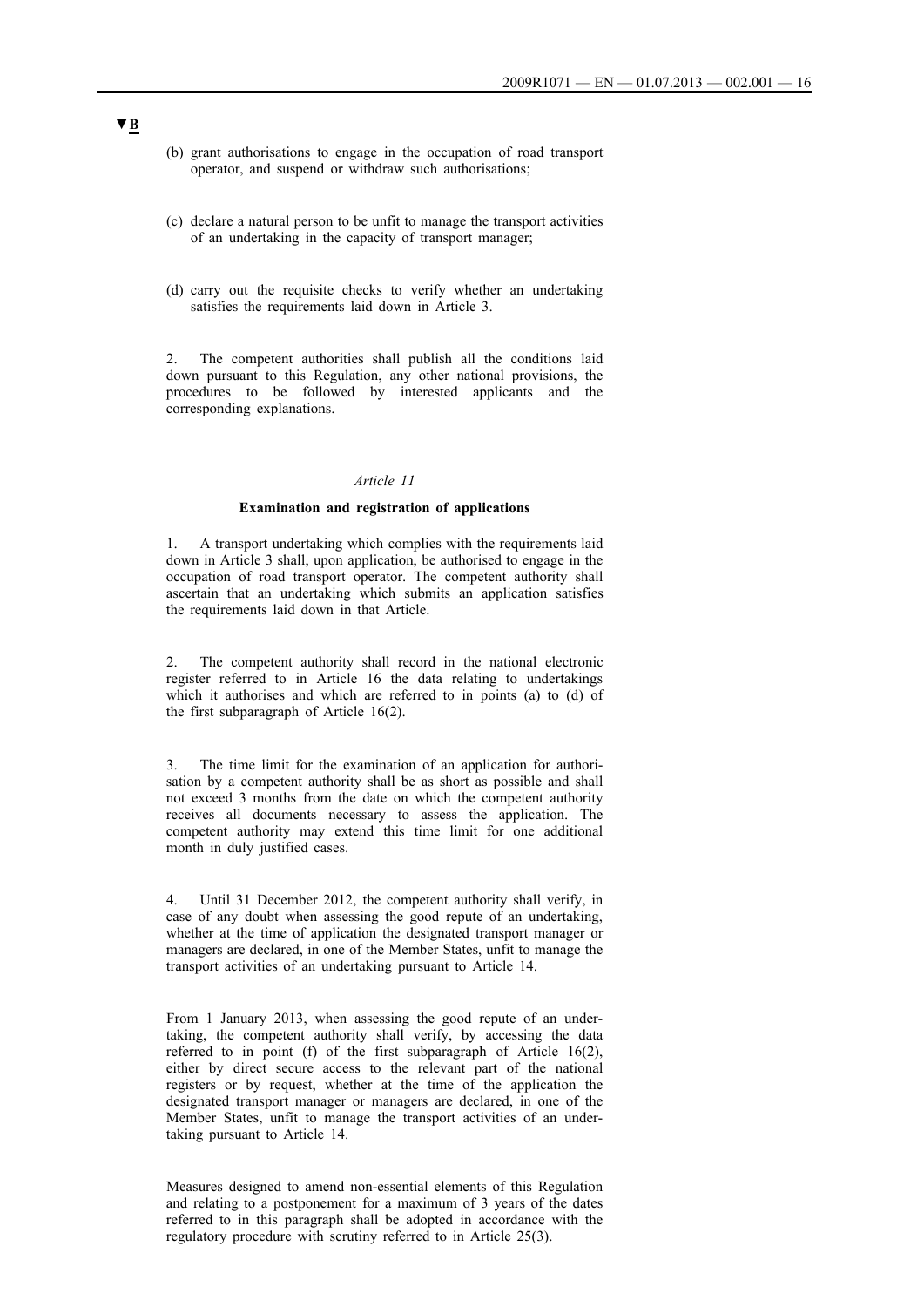5. Undertakings with an authorisation to engage in the occupation of road transport operator shall, within a period of 28 days or less, as determined by the Member State of establishment, notify the competent authority which granted the authorisation of any changes to the data referred to in paragraph 2.

## *Article 12*

### **Checks**

1. Competent authorities shall monitor whether undertakings which they have authorised to engage in the occupation of road transport operator continue to fulfil the requirements laid down in Article 3. To that end, Member States shall carry out checks targeting those undertakings which are classed as posing an increased risk. For that purpose, Member States shall extend the risk classification system established by them pursuant to Article 9 of Directive 2006/22/EC of the European Parliament and of the Council of 15 March 2006 on minimum conditions for the implementation of Council Regulations (EEC) No 3820/85 and (EEC) No 3821/85 concerning social legislation relating to road transport activities  $(1)$  to cover all infringements specified in Article 6 of this Regulation.

2. Until 31 December 2014, Member States shall carry out checks at least every 5 years to verify that undertakings fulfil the requirements laid down in Article 3.

Measures designed to amend non-essential elements of this Regulation and relating to a postponement of the date referred to in the first subparagraph shall be adopted in accordance with the regulatory procedure with scrutiny referred to in Article 25(3).

3. Member States shall carry out individual checks to verify whether an undertaking meets the conditions governing admission to the occupation of road transport operator whenever the Commission so requests in duly motivated cases. It shall inform the Commission of the results of such checks and of the measures taken if it is established that the undertaking no longer fulfils the requirements laid down in this Regulation.

### *Article 13*

## **Procedure for the suspension and withdrawal of authorisations**

Where a competent authority establishes that an undertaking runs the risk of no longer fulfilling the requirements laid down in Article 3, it shall notify the undertaking thereof. Where a competent authority establishes that one or more of those requirements is no longer satisfied, it may set one of the following time limits for the undertaking to rectify the situation:

(a) a time limit not exceeding 6 months, which may be extended by 3 months in the event of the death or physical incapacity of the transport manager, for the recruitment of a replacement transport manager where the transport manager no longer satisfies the requirement as to good repute or professional competence;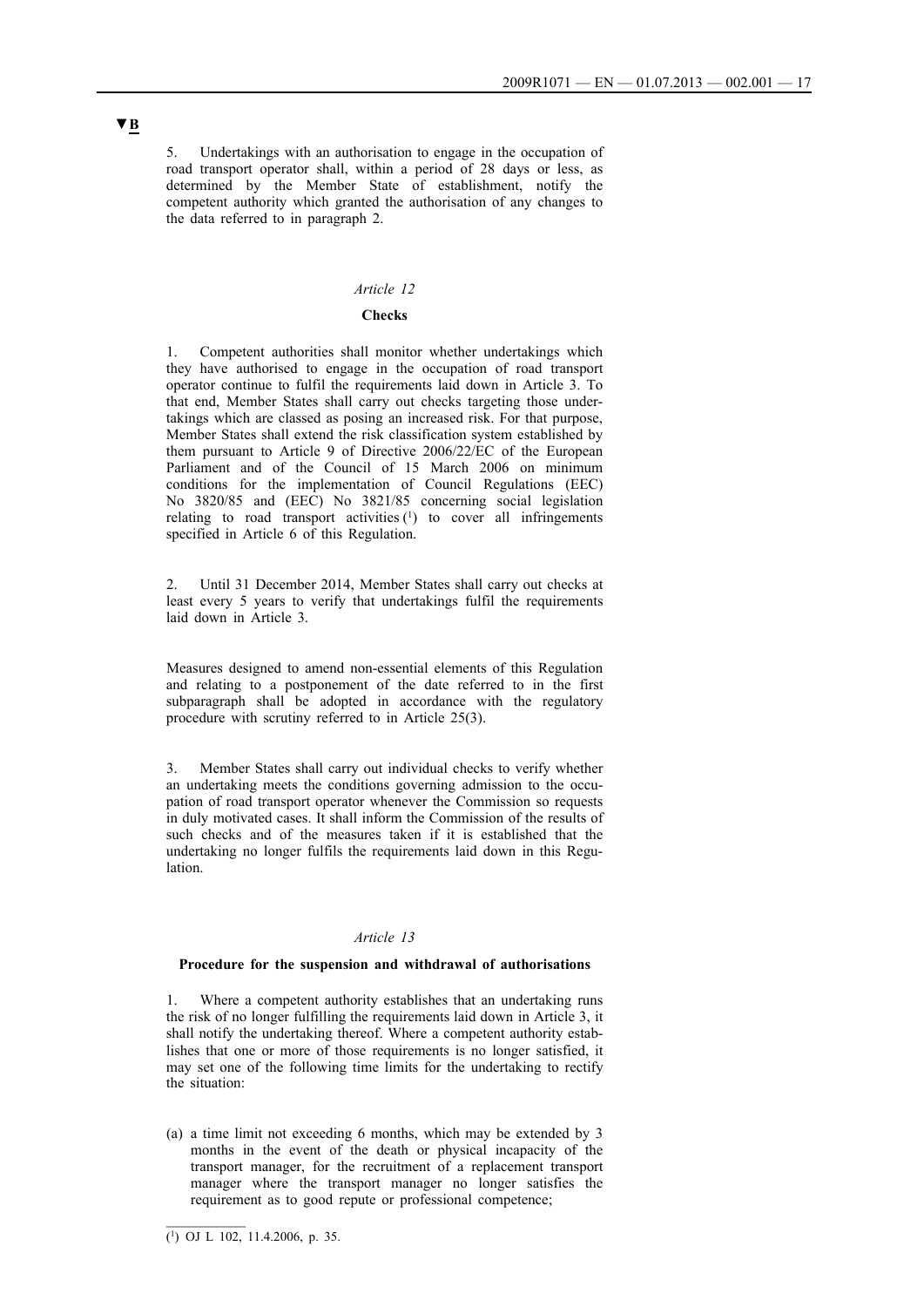- (b) a time limit not exceeding 6 months where the undertaking has to rectify the situation by demonstrating that it has an effective and stable establishment;
- (c) a time limit not exceeding 6 months where the requirement of financial standing is not satisfied, in order to demonstrate that that requirement will again be satisfied on a permanent basis.

2. The competent authority may require an undertaking whose authorisation has been suspended or withdrawn to ensure that its transport managers have passed the examinations referred to in Article 8(1) prior to any rehabilitation measure being taken.

3. If the competent authority establishes that the undertaking no longer satisfies one or more of the requirements laid down in Article 3, it shall suspend or withdraw the authorisation to engage in the occupation of road transport operator within the time limits referred to in paragraph 1 of this Article.

## *Article 14*

#### **Declaration of unfitness of the transport manager**

1. Where a transport manager loses good repute in accordance with Article 6, the competent authority shall declare that transport manager unfit to manage the transport activities of an undertaking.

2. Unless and until a rehabilitation measure is taken in accordance with the relevant provisions of national law, the certificate of professional competence, referred to in Article 8(8), of the transport manager declared to be unfit, shall no longer be valid in any Member State.

## *Article 15*

#### **Decisions of the competent authorities and appeals**

1. Negative decisions taken by the competent authorities of the Member States pursuant to this Regulation, including the rejection of an application, the suspension or withdrawal of an existing authorisation and a declaration of unfitness of a transport manager, shall state the reasons on which they are based.

Such decisions shall take account of available information concerning infringements committed by the undertaking or the transport manager which are such as to detract from the good repute of the undertaking and of any other information at the disposal of the competent authority. They shall specify the rehabilitation measures applicable in the event of the suspension of an authorisation or a declaration of unfitness.

2. Member States shall take steps to ensure that the undertakings and persons concerned have the possibility of appealing the decisions referred to in paragraph 1 to at least one independent and impartial body or a court of law.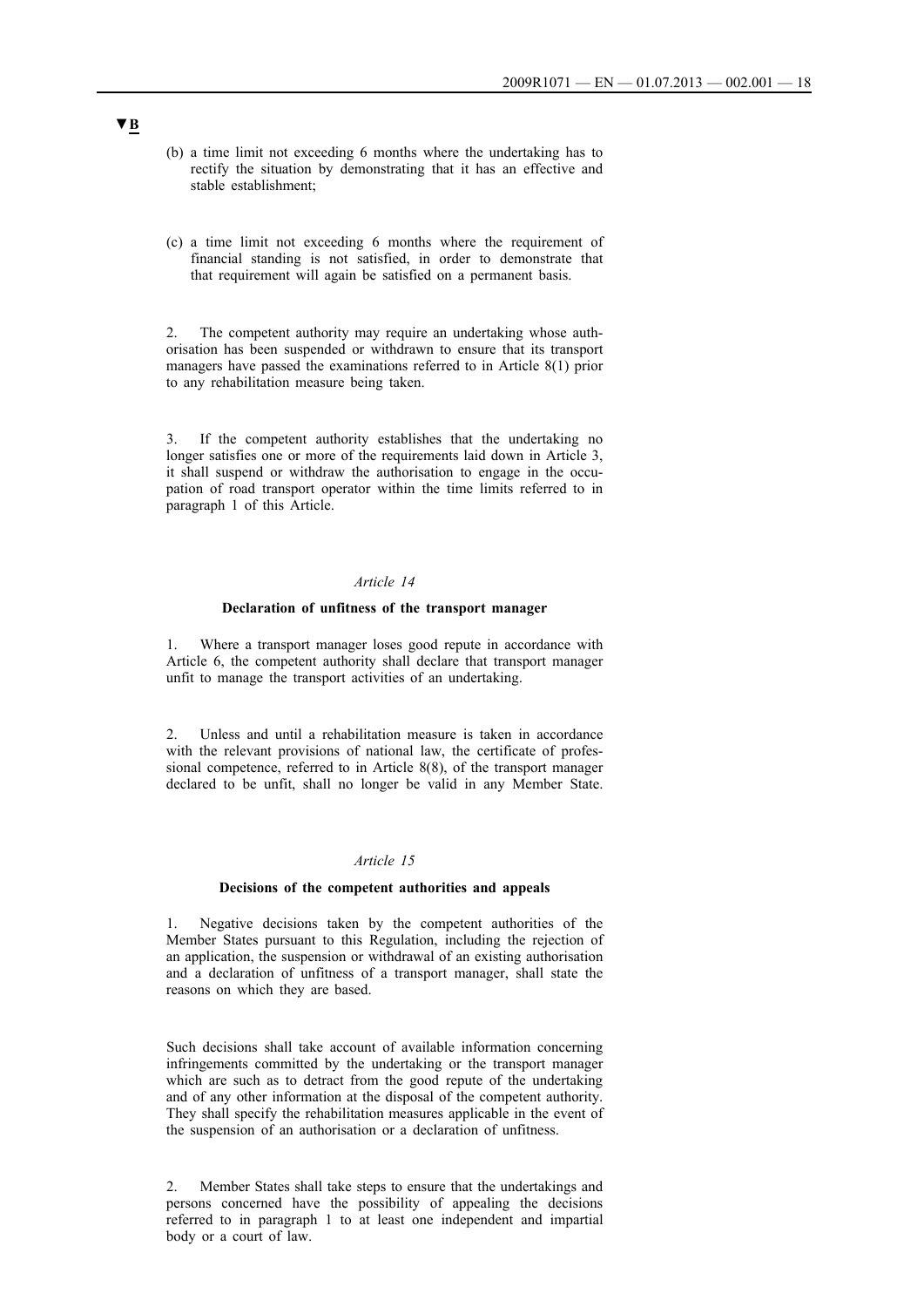#### CHAPTER IV

#### **SIMPLIFICATION AND ADMINISTRATIVE COOPERATION**

#### *Article 16*

### **National electronic registers**

1. For the purposes of the implementation of this Regulation, and in particular Articles 11 to 14 and Article 26 thereof, each Member State shall keep a national electronic register of road transport undertakings which have been authorised by a competent authority designated by it to engage in the occupation of road transport operator. The data contained in that register shall be processed under the supervision of a public authority designated for that purpose. The relevant data contained in the national electronic register shall be accessible to all the competent authorities of the Member State in question.

By 31 December 2009, the Commission shall adopt a Decision on minimum requirements for the data to be entered in the national electronic register from the date of its setting-up in order to facilitate the future interconnection of registers. It may recommend the inclusion of the vehicle registration marks in addition to the data referred to in paragraph 2.

2. National electronic registers shall contain at least the following data:

- (a) the name and legal form of the undertaking;
- (b) the address of its establishment;
- (c) the names of the transport managers designated to meet the conditions as to good repute and professional competence or, as appropriate, the name of a legal representative;
- (d) the type of authorisation, the number of vehicles it covers and, where appropriate, the serial number of the Community licence and of the certified copies;
- (e) the number, category and type of serious infringements, as referred to in Article  $6(1)(b)$ , which have resulted in a conviction or penalty during the last 2 years;
- (f) the name of any person declared to be unfit to manage the transport activities of an undertaking, as long as the good repute of that person has not been re-established pursuant to Article 6(3), and the rehabilitation measures applicable.

For the purposes of point (e), Member States may, until 31 December 2015, choose to include in the national electronic register only the most serious infringements set out in Annex IV.

Member States may choose to keep the data referred to in points (e) and (f) of the first subparagraph in separate registers. In such a case, the relevant data shall be available upon request or directly accessible to all the competent authorities of the Member State in question. The requested information shall be provided within 30 working days of receipt of the request. The data referred to in points (a) to (d) of the first subparagraph shall be publicly accessible, in accordance with the relevant provisions on personal data protection.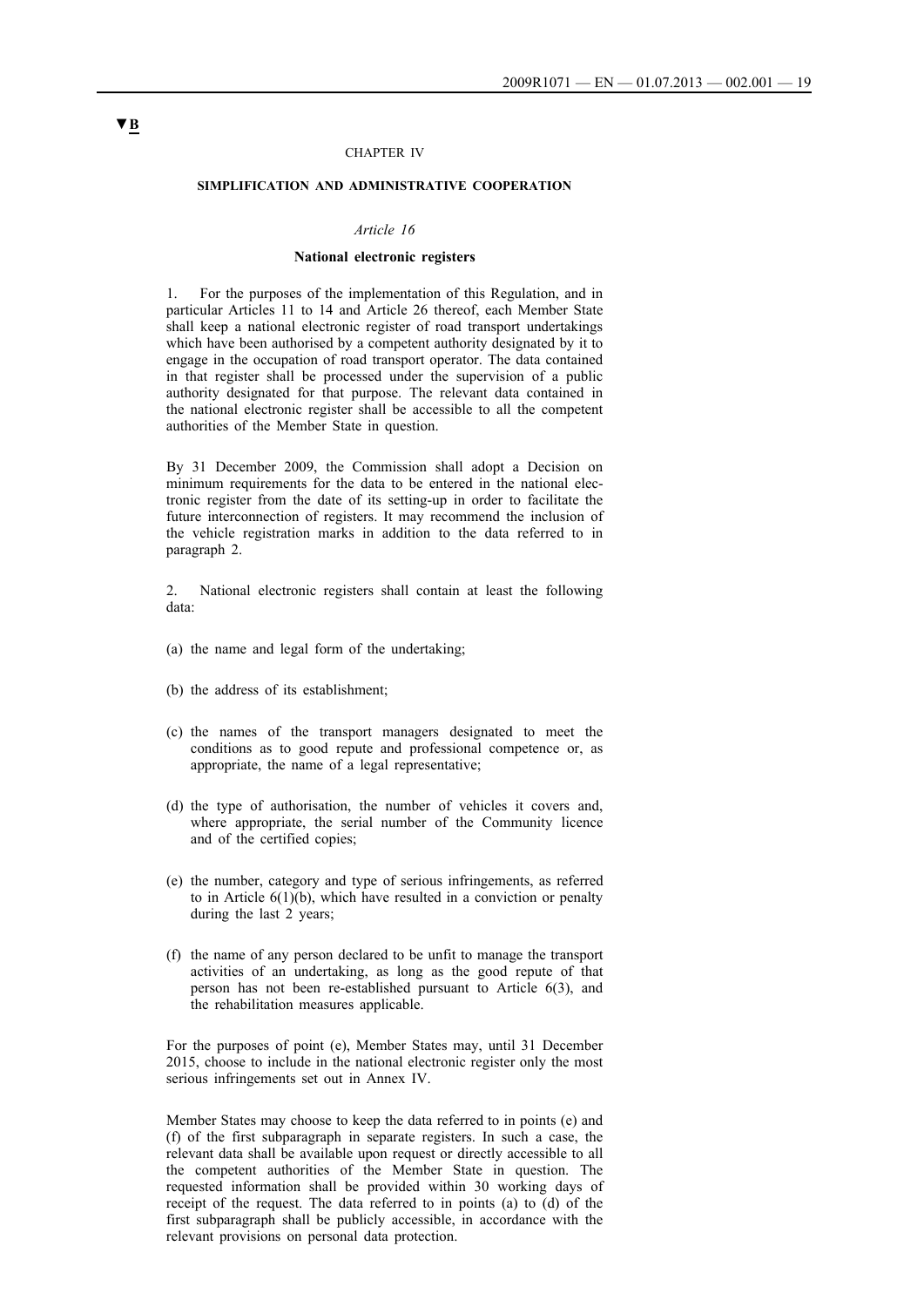In any case, the data referred to in points (e) and (f) of the first subparagraph shall only be accessible to authorities other than the competent authorities where they are duly endowed with powers relating to supervision and the imposition of penalties in the road transport sector and their officials are sworn to, or otherwise are under a formal obligation of, secrecy.

Data concerning an undertaking whose authorisation has been suspended or withdrawn shall remain in the national electronic register for 2 years from the expiry of the suspension or the withdrawal of the licence, and shall thereafter be immediately removed.

Data concerning any person declared to be unfit for the occupation of road transport operator shall remain in the national electronic register as long as the good repute of that person has not been re-established pursuant to Article  $6(3)$ . Where such a rehabilitation measure or any other measure having an equivalent effect is taken, the data shall be immediately removed.

The data referred to in the first and second subparagraphs shall specify the reasons for the suspension or withdrawal of the authorisation or the declaration of unfitness, as appropriate, and the corresponding duration.

4. Member States shall take all necessary measures to ensure that all the data contained in the national electronic register is kept up to date and is accurate, in particular the data referred to in points (e) and (f) of the first subparagraph of paragraph 2.

5. Without prejudice to paragraphs 1 and 2, Member States shall take all necessary measures to ensure that the national electronic registers are interconnected and accessible throughout the Community through the national contact points defined in Article 18. Accessibility through national contact points and interconnection shall be implemented by 31 December 2012 in such a way that a competent authority of any Member State is able to consult the national electronic register of any Member State.

6. Common rules concerning the implementation of paragraph 5, such as the format of the data exchanged, the technical procedures for electronic consultation of the national electronic registers of the other Member States and the promotion of the interoperability of these registers with other relevant databases, shall be adopted by the Commission in accordance with the advisory procedure referred to in Article 25(2) and for the first time before 31 December 2010. Those common rules shall determine which authority is responsible for access to data and further use and updating of data after access and, to this effect, shall include rules on data logging and data monitoring.

7. Measures designed to amend non-essential elements of this Regulation and relating to a postponement of the time limits referred to in paragraphs 1 and 5 shall be adopted in accordance with the regulatory procedure with scrutiny referred to in Article 25(3).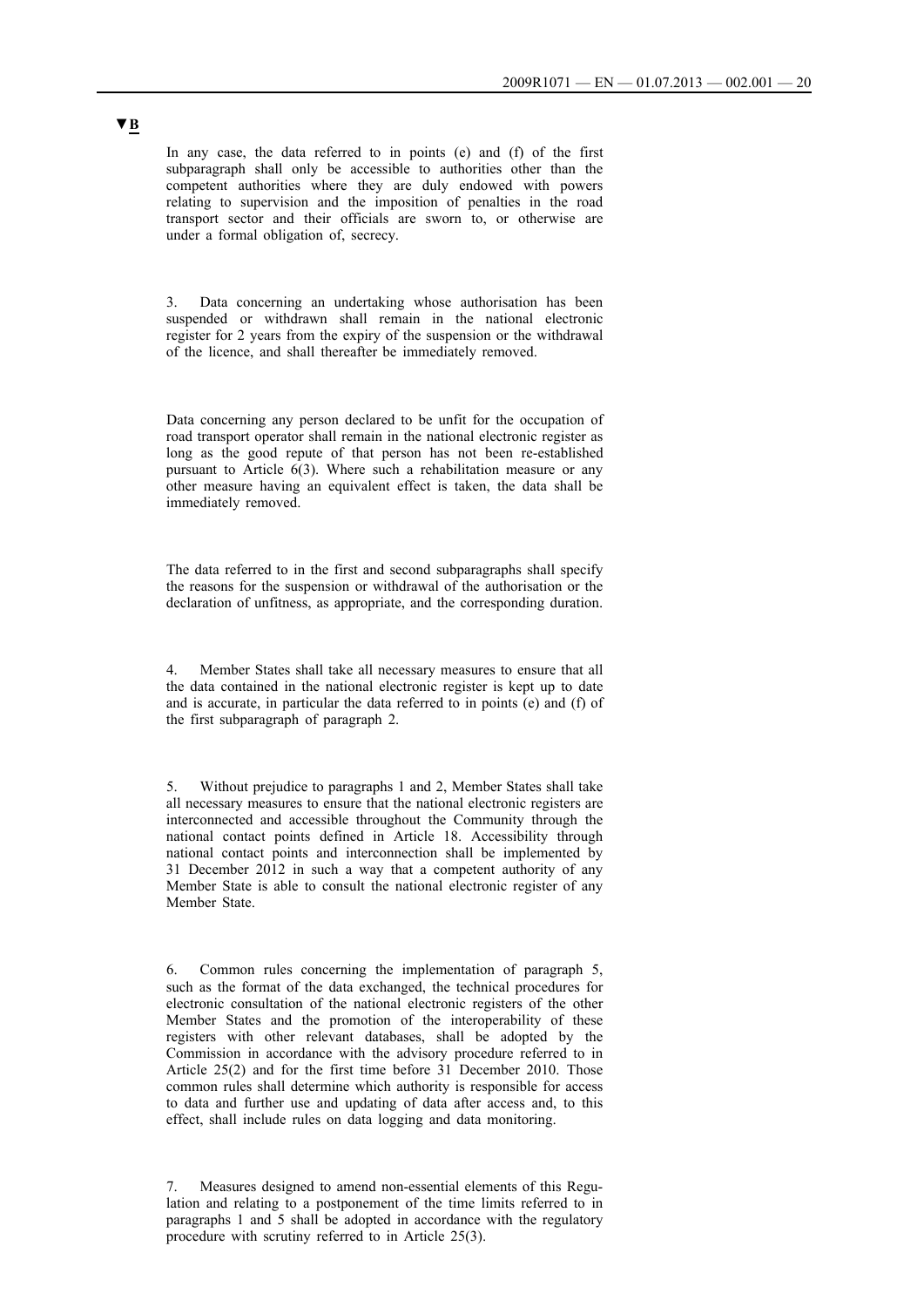## **Protection of personal data**

With regard to the application of Directive 95/46/EC, Member States shall ensure in particular that:

- (a) all persons are informed when data relating to them is recorded or is planned to be forwarded to third parties. The information provided shall specify the identity of the authority responsible for processing the data, the type of data processed and the reasons for such action;
- (b) all persons have a right of access to data relating to them held by the authority responsible for processing those data. That right shall be exercisable without constraint, at reasonable intervals and without excessive delay or cost for the applicant;
- (c) all persons whose data are incomplete or inaccurate have the right to have those data rectified, erased or blocked;
- (d) all persons have the right to oppose, on compelling legitimate grounds, the processing of data relating to them. Where there is justified opposition, the processing may no longer involve those data;
- (e) undertakings comply, where applicable, with the relevant provisions on the protection of personal data.

## *Article 18*

## **Administrative cooperation between Member States**

1. Member States shall designate a national contact point responsible for the exchange of information with the other Member States with regard to the application of this Regulation. Member States shall forward to the Commission the names and addresses of their national contact points by 4 December 2011. The Commission shall draw up a list of all contact points and forward it to the Member States.

2. Member States which exchange information in the framework of this Regulation shall use the national contact points designated pursuant to paragraph 1.

3. Member States which exchange information on the infringements referred to in Article 6(2) or on transport managers declared to be unfit shall comply with the procedure and time limits referred to in Article 13(1) of Regulation (EC) No 1072/2009 or, as appropriate, Article 23(1) of Regulation (EC) No 1073/2009. A Member State which receives notification of a serious infringement which has resulted in a conviction or a penalty in another Member State shall record that infringement in its national electronic register.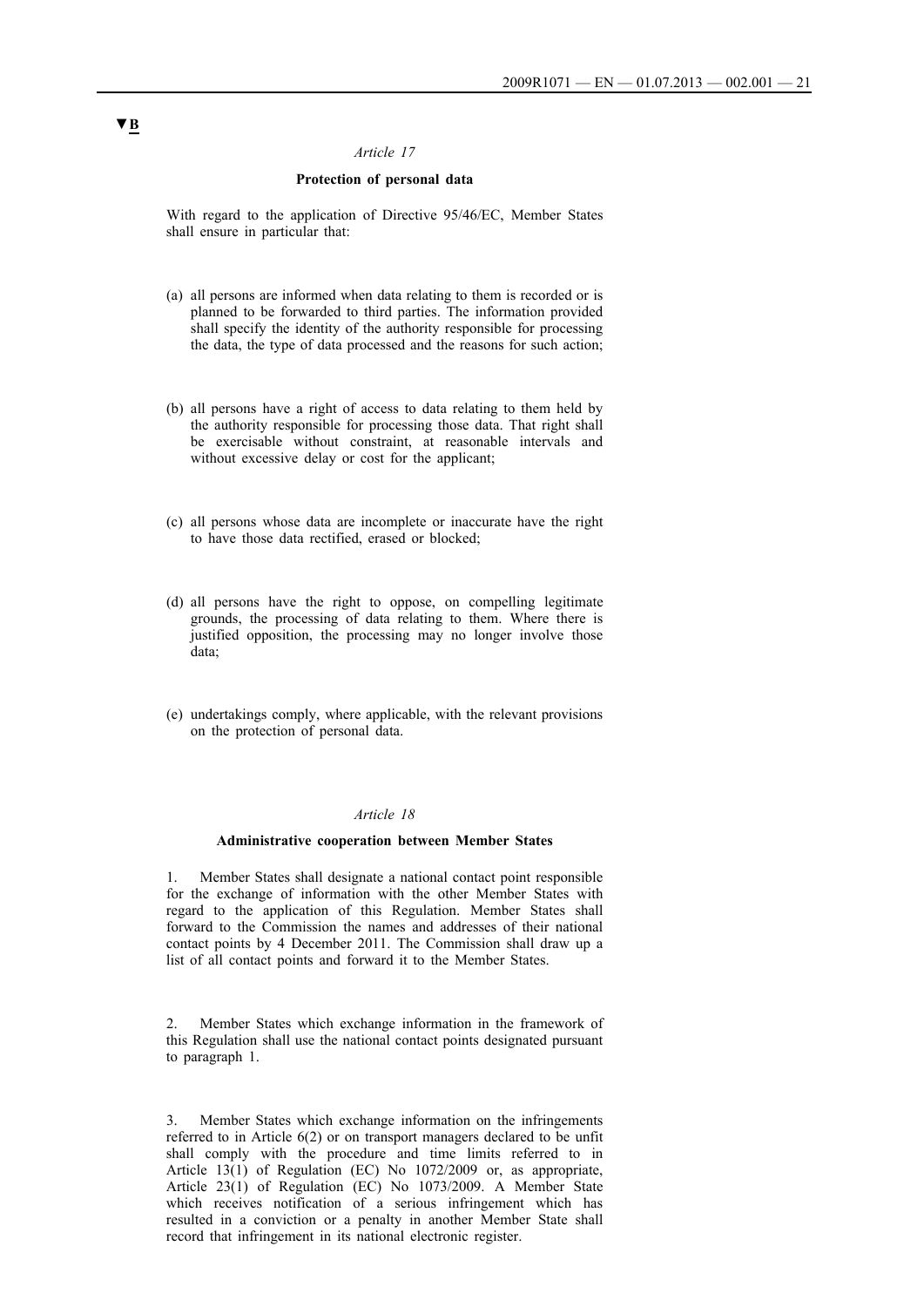#### CHAPTER V

#### **MUTUAL RECOGNITION OF CERTIFICATES AND OTHER DOCUMENTS**

## *Article 19*

#### **Certificates of good repute and equivalent documents**

1. Without prejudice to Article 11(4), the Member State of establishment shall accept as sufficient proof of good repute for admission to the occupation of road transport operator the production of an extract from a judicial record or, failing that, an equivalent document issued by a competent judicial or administrative authority in the Member State where the transport manager or any other relevant person used to reside.

2. Where a Member State imposes on its own nationals certain conditions relating to good repute, and proof that these conditions are met cannot be provided by means of the document referred to in paragraph 1, that Member State shall accept as sufficient proof for nationals of other Member States a certificate issued by a competent judicial or administrative authority in the Member State(s) where the transport manager or any other relevant person used to reside stating that these conditions have been met. Such certificate shall relate to the specific information taken into consideration in the Member State of establishment.

3. If the document referred to in paragraph 1 or the certificate referred to in paragraph 2 has not been issued by the Member State(s) where the transport manager or any other relevant person used to reside, that document or certificate may be replaced by a declaration on oath or by a solemn declaration made by the transport manager or any other relevant person before a competent judicial or administrative authority or, where appropriate, before a notary in the Member State where the transport manager or any other relevant person used to reside. Such authority or notary shall issue a certificate authenticating the declaration on oath or the solemn declaration.

4. A document referred to in paragraph 1 and a certificate referred to in paragraph 2 shall not be accepted if produced more than 3 months after their date of issue. This condition shall also apply to a declaration made in accordance with paragraph 3.

#### *Article 20*

#### **Certificates relating to financial standing**

Where a Member State imposes on its nationals certain conditions relating to financial standing in addition to those set out in Article 7, that Member State shall accept as sufficient proof for nationals of other Member States a certificate issued by a competent authority in the Member State(s) where the transport manager or any other relevant person used to reside stating that these conditions have been met. Such certificate shall relate to the specific information taken into consideration in the new Member State of establishment.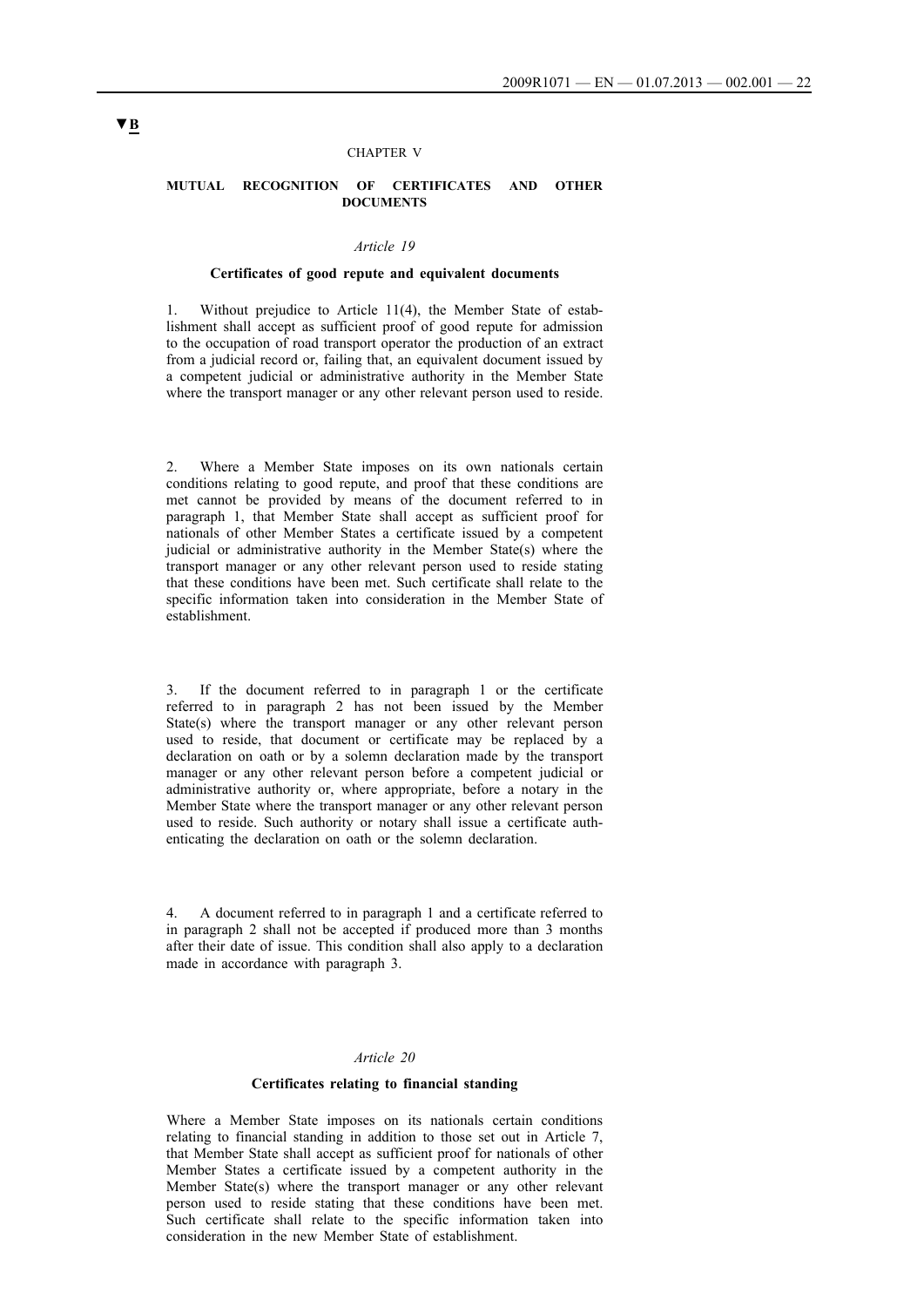## **Certificates of professional competence**

1. Member States shall recognise as sufficient proof of professional competence a certificate which complies with the model certificate set out in Annex III and which is issued by the authority or body duly authorised for that purpose.

2. A certificate issued before 4 December 2011 as proof of professional competence pursuant to the provisions in force until that date shall be deemed to be equivalent to a certificate which complies with the model certificate set out in Annex III and shall be recognised as proof of professional competence in all Member States. Member States may require that holders of certificates of professional competence valid only for national transport pass the examinations, or parts of the examinations, referred to in Article 8(1).

#### CHAPTER VI

## **FINAL PROVISIONS**

#### *Article 22*

#### **Penalties**

1. Member States shall lay down the rules on penalties applicable to infringements of the provisions of this Regulation, and shall take all the measures necessary to ensure that they are implemented. The penalties provided for shall be effective, proportionate and dissuasive. Member States shall notify those provisions to the Commission by 4 December 2011 at the latest and shall notify it without delay of any subsequent amendment affecting them. Member States shall ensure that all such measures are applied without discrimination as to the nationality or place of establishment of the undertaking.

2. The penalties referred to in paragraph 1 shall include, in particular, suspension of the authorisation to engage in the occupation of road transport operator, withdrawal of such authorisation and a declaration of unfitness of the transport manager.

#### *Article 23*

## **Transitional provisions**

Undertakings which before 4 December 2009 have an authorisation to engage in the occupation of road transport operator shall comply with the provisions of this Regulation by 4 December 2011.

#### *Article 24*

#### **Mutual assistance**

The competent authorities of the Member States shall cooperate closely and shall give each other mutual assistance for the purposes of applying this Regulation. They shall exchange information on convictions and penalties for any serious infringements, and other specific information liable to have consequences for the pursuit of the occupation of road transport operator, in compliance with the provisions applicable to the protection of personal data.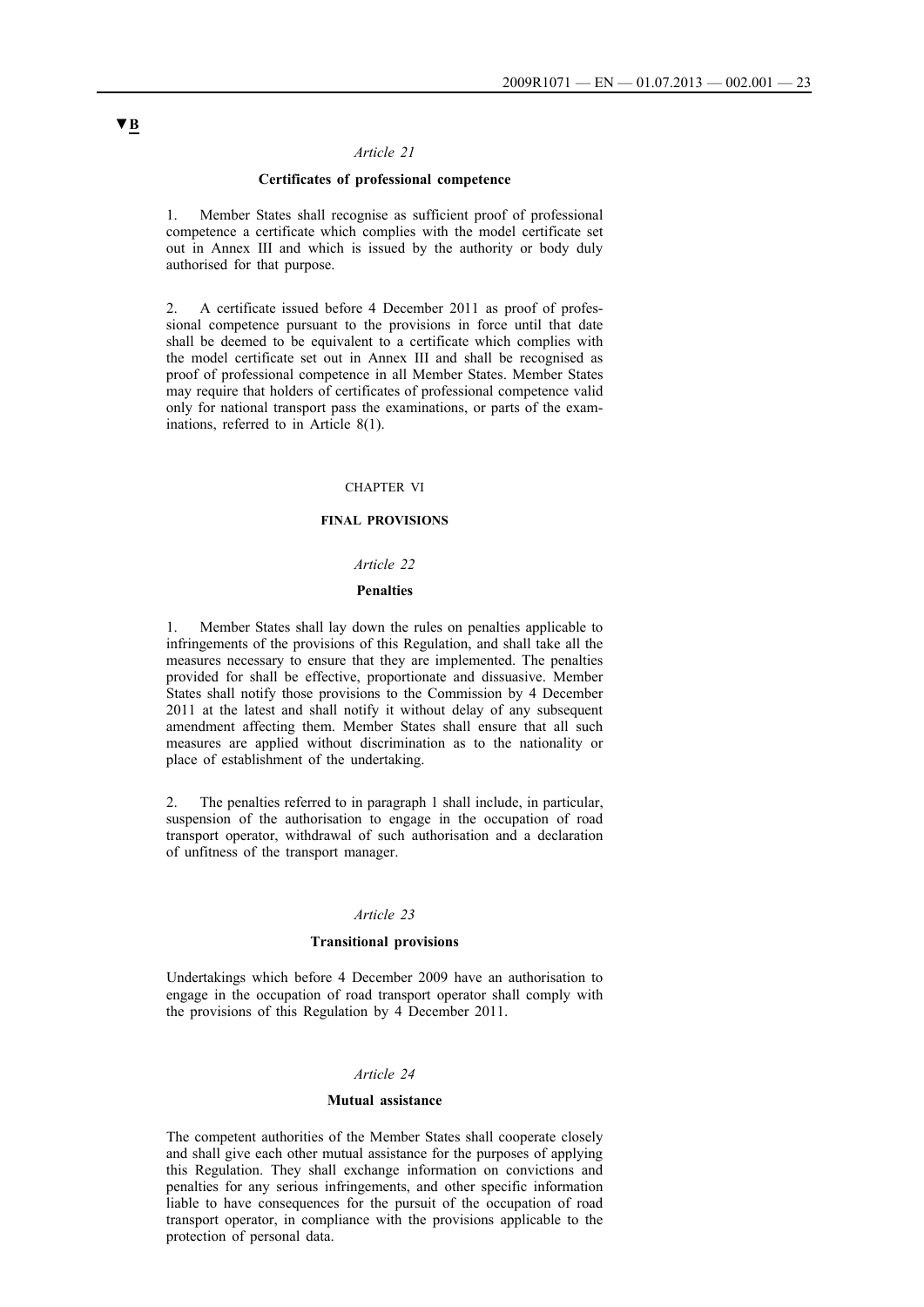### **Committee procedure**

1. The Commission shall be assisted by the Committee set up by Article 18(1) of Council Regulation (EEC) No 3821/85 of 20 December 1985 on recording equipment in road transport  $(1)$ .

2. Where reference is made to this paragraph, Articles 3 and 7 of Decision 1999/468/EC shall apply, having regard to the provisions of Article 8 thereof.

3. Where reference is made to this paragraph, Article 5a(1) to (4) and Article 7 of Decision 1999/468/EC shall apply, having regard to the provisions of Article 8 thereof.

#### *Article 26*

### **Reporting**

1. Every 2 years, Member States shall draw up a report on the activities of the competent authorities and shall forward it to the Commission. This report shall comprise:

- (a) an overview of the sector with regard to good repute, financial standing and professional competence;
- (b) the number of authorisations granted by year and by type, those suspended, those withdrawn, the number of declarations of unfitness and the reasons on which those decisions were based;
- (c) the number of certificates of professional competence issued each year;
- (d) core statistics relating to the national electronic registers and their use by the competent authorities; and
- (e) an overview of exchanges of information with other Member States pursuant to Article 18(2), including in particular the annual number of established infringements notified to other Member States and the replies received, as well as the annual number of requests and replies received pursuant to Article 18(3).

2. On the basis of the reports referred to in paragraph 1, the Commission shall, every 2 years, submit a report to the European Parliament and to the Council on the pursuit of the occupation of road transport operator. That report shall contain, in particular, an assessment of the operation of the exchange of information between Member States and a review of the functioning and data contained in the national electronic registers. It shall be published at the same time as the report referred to in Article 17 of Regulation (EC) No 561/2006 of the European Parliament and of the Council of 15 March 2006 on the harmonisation of certain social legislation relating to road transport (2).

<sup>(1)</sup> OJ L 370, 31.12.1985, p. 8.

<sup>(2)</sup> OJ L 102, 11.4.2006, p. 1.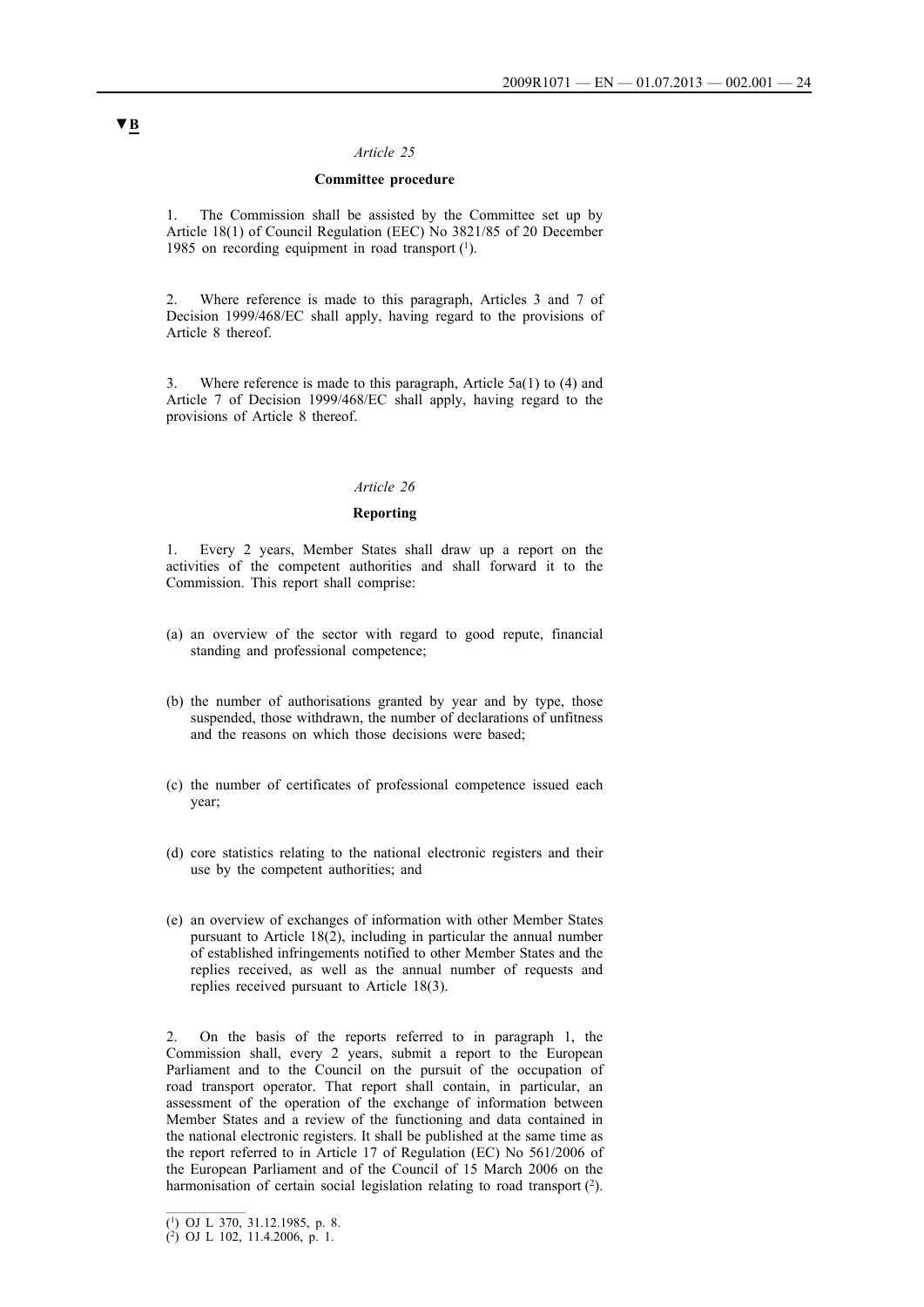## **List of competent authorities**

Each Member State shall forward to the Commission by 4 December 2011 a list of competent authorities which it has designated to authorise the pursuit of the occupation of road transport operator and a list of the authorised authorities or bodies responsible for organising the examinations referred to in Article 8(1) and issuing the certificates. A consolidated list of those authorities and bodies throughout the Community shall be published by the Commission in the *Official Journal of the European Union*.

#### *Article 28*

#### **Communication of national measures**

Member States shall communicate to the Commission the text of the laws, regulations and administrative provisions which they adopt in the field governed by this Regulation no later than 30 days after their date of adoption and for the first time by 4 December 2011.

### *Article 29*

### **Repeal**

Directive 96/26/EC is hereby repealed.

#### *Article 30*

## **Entry into force**

This Regulation shall enter into force on the 20th day following its publication in the *Official Journal of the European Union*.

It shall apply with effect from 4 December 2011.

This Regulation shall be binding in its entirety and directly applicable in all Member States.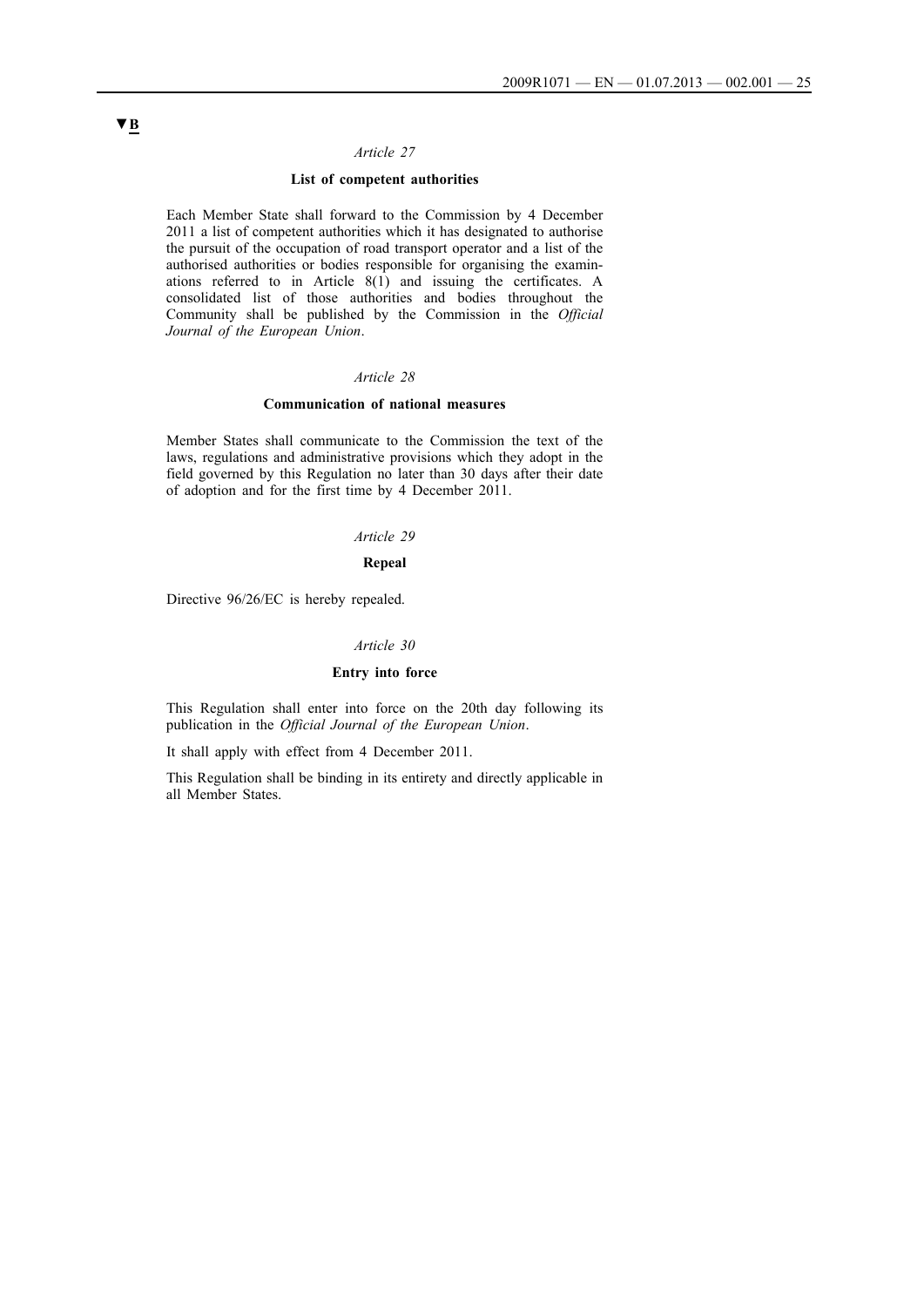#### *ANNEX I*

#### I. **LIST OF SUBJECTS REFERRED TO IN ARTICLE 8**

The knowledge to be taken into consideration for the official recognition of professional competence by Member States must cover at least the subjects listed below for road haulage and road passenger transport respectively. In relation to these subjects, applicant road haulage and road passenger transport operators must have the levels of knowledge and practical aptitude necessary for the management of a transport undertaking.

The minimum level of knowledge, as indicated below, may not be below level 3 of the training-level structure laid down in the Annex to Council Decision  $85/368/EEC$  (1), namely the level of knowledge acquired during the course of compulsory education, which is supplemented either by vocational training and supplementary technical training or by secondary school or other technical training.

### A. **Civil law**

The applicant must, in particular, in relation to road haulage and passenger transport:

- 1. be familiar with the main types of contract used in road transport and with the rights and obligations arising therefrom;
- 2. be capable of negotiating a legally valid transport contract, notably with regard to conditions of carriage;

in relation to road haulage:

- 3. be able to consider a claim by his principal regarding compensation for loss of or damage to goods during transportation or for their late delivery, and to understand how such a claim affects his contractual liability;
- 4. be familiar with the rules and obligations arising from the CMR Convention on the Contract for the International Carriage of Goods by Road;

in relation to road passenger transport:

5. be able to consider a claim by his principal regarding compensation for injury to passengers or damage to their baggage caused by an accident during transportation, or regarding compensation for delays, and to understand how such a claim affects his contractual liability.

#### B. **Commercial law**

The applicant must, in particular, in relation to road haulage and passenger transport:

- 1. be familiar with the conditions and formalities laid down for plying the trade, the general obligations incumbent upon transport operators (registration, record keeping, etc.) and the consequences of bankruptcy;
- 2. have appropriate knowledge of the various forms of commercial companies and the rules governing their constitution and operation.

<sup>(1)</sup> Council Decision 85/368/EEC of 16 July 1985 on the comparability of vocational training qualifications between the Member States of the European Community (OJ L 199, 31.7.1985, p. 56).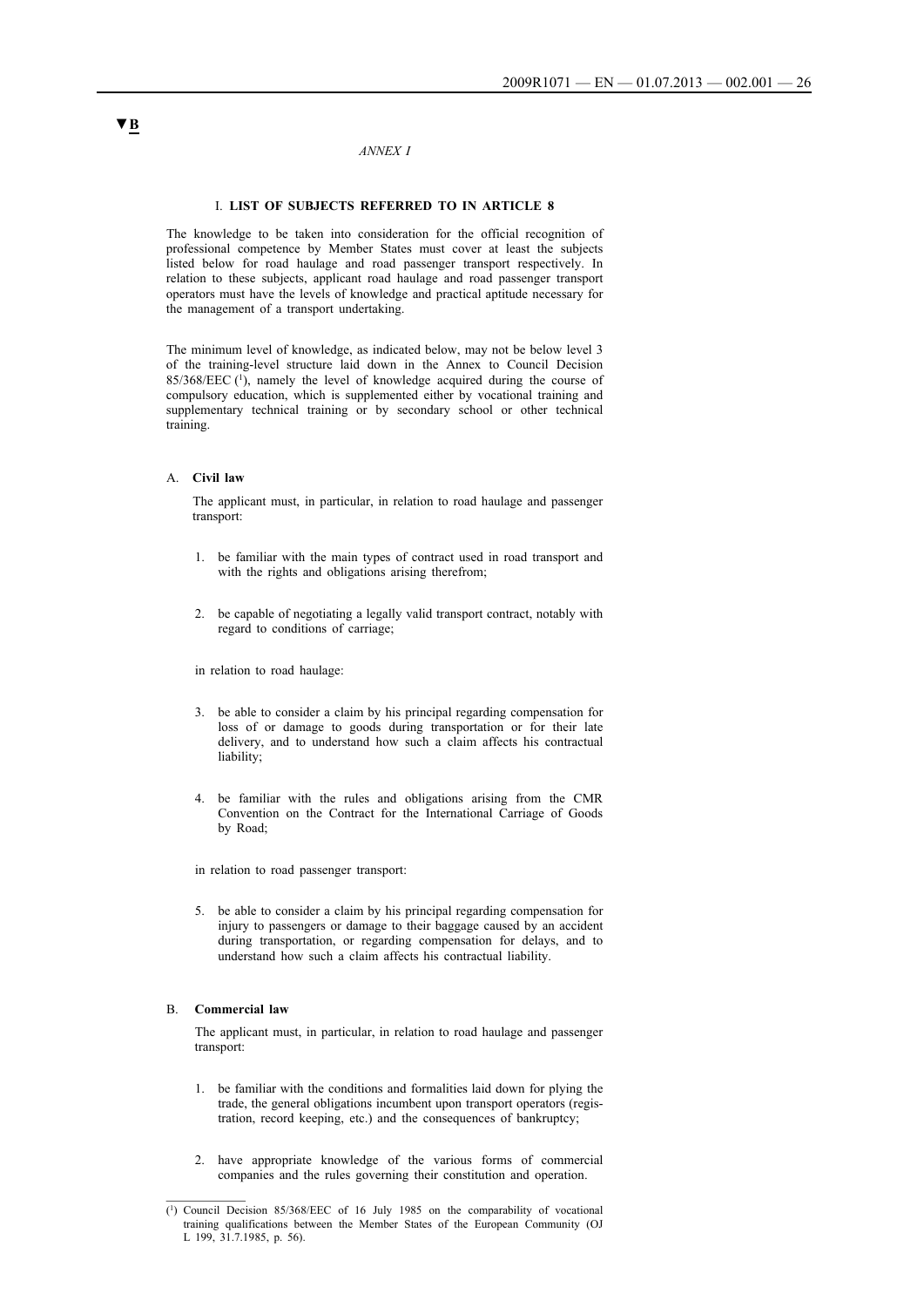#### C. **Social law**

The applicant must, in particular, in relation to road haulage and passenger transport, be familiar with the following:

- 1. the role and function of the various social institutions which are concerned with road transport (trade unions, works councils, shop stewards, labour inspectors, etc.);
- 2. the employers' social security obligations;
- 3. the rules governing work contracts for the various categories of worker employed by road transport undertakings (form of the contracts, obligations of the parties, working conditions and working hours, paid leave, remuneration, breach of contract, etc.);
- 4. the rules applicable to driving time, rest periods and working time, and in particular the provisions of Regulation (EEC) No 3821/85, Regulation (EC) No 561/2006, Directive 2002/15/EC of the European Parliament and of the Council (1) and Directive 2006/22/EC, and the practical measures for applying those provisions; and
- 5. the rules applicable to the initial qualification and continuous training of drivers, and in particular those deriving from Directive 2003/59/EC of the European Parliament and of the Council (2).

### D. **Fiscal law**

The applicant must, in particular, in relation to road haulage and passenger transport, be familiar with the rules governing:

- 1. value added tax (VAT) on transport services;
- 2. motor-vehicle tax;
- 3. the taxes on certain road haulage vehicles and tolls and infrastructure user charges;
- 4. income tax.

#### E. **Business and financial management of the undertaking**

The applicant must, in particular, in relation to road haulage and passenger transport:

- 1. be familiar with the laws and practices regarding the use of cheques, bills of exchange, promissory notes, credit cards and other means or methods of payment;
- 2. be familiar with the various forms of credit (bank credit, documentary credit, guarantee deposits, mortgages, leasing, renting, factoring, etc.) and the charges and obligations arising therefrom;
- 3. know what a balance sheet is, how it is set out and how to interpret it;
- 4. be able to read and interpret a profit and loss account;
- 5. be able to assess the undertaking's profitability and financial position, in particular on the basis of financial ratios;

<sup>(1)</sup> Directive 2002/15/EC of the European Parliament and of the Council of 11 March 2002 on the organisation of the working time of persons performing mobile road transport activities (OJ L 80, 23.3.2002, p. 35).

<sup>(2)</sup> Directive 2003/59/EC of the European Parliament and of the Council of 15 July 2003 on the initial qualification and periodic training of drivers of certain road vehicles for the carriage of goods or passengers (OJ L 226, 10.9.2003, p. 4).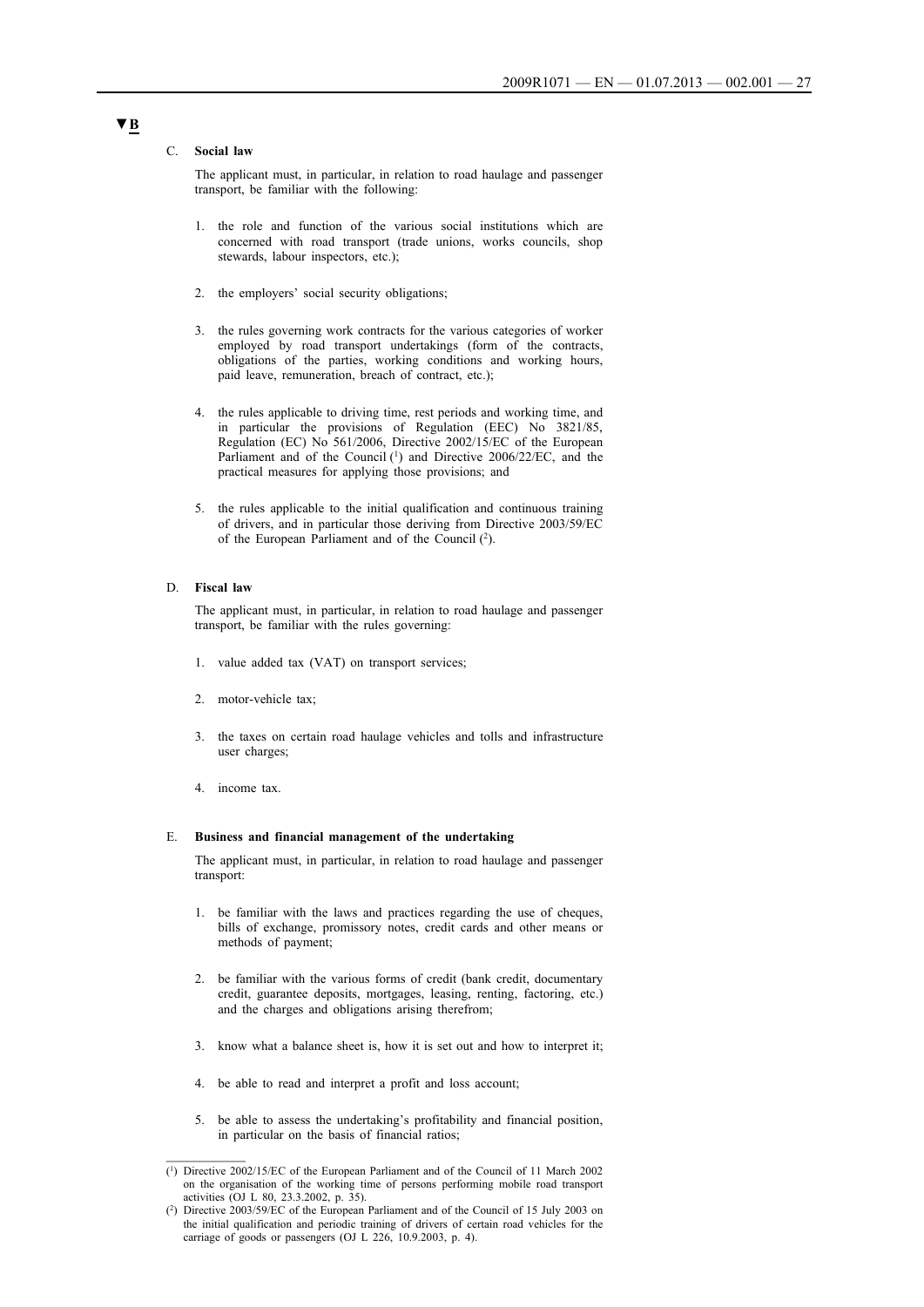- 6. be able to prepare a budget;
- 7. be familiar with the cost elements of the undertaking (fixed costs, variable costs, working capital, depreciation, etc.), and be able to calculate costs per vehicle, per kilometre, per journey or per tonne;
- 8. be able to draw up an organisation chart relating to the undertaking's personnel as a whole and to organise work plans, etc.;
- 9. be familiar with the principles of marketing, publicity and public relations, including transport services, sales promotion and the preparation of customer files, etc.;
- 10. be familiar with the different types of insurance relating to road transport (liability, accidental injury/life insurance, non-life and luggage insurance) and the guarantees and obligations arising therefrom;
- 11. be familiar with the applications of electronic data transmission in road transport;

in relation to road haulage:

- 12. be able to apply the rules governing the invoicing of road haulage services and know the meaning and implications of Incoterms;
- 13. be familiar with the different categories of transport auxiliaries, their role, their functions and, where appropriate, their status;

in relation to road passenger transport:

- 14. be able to apply the rules governing fares and pricing in public and private passenger transport;
- 15. be able to apply the rules governing the invoicing of road passenger transport services.

#### F. **Access to the market**

The applicant must, in particular, in relation to road haulage and passenger transport, be familiar with the following:

- 1. the occupational regulations governing road transport for hire or reward, industrial vehicle rental and subcontracting, and in particular the rules governing the official organisation of the occupation, admission to the occupation, authorisations for intra-Community and extra-Community road transport operations, inspections and penalties;
- 2. the rules for setting up a road transport undertaking;
- 3. the various documents required for operating road transport services and the introduction of checking procedures to ensure that the approved documents relating to each transport operation, and in particular those relating to the vehicle, the driver, the goods and luggage are kept both in the vehicle and on the premises of the undertaking;

in relation to road haulage:

- 4. the rules on the organisation of the market in road haulage services, as well as the rules on freight handling and logistics;
- 5. border formalities, the role and scope of T documents and TIR carnets, and the obligations and responsibilities arising from their use;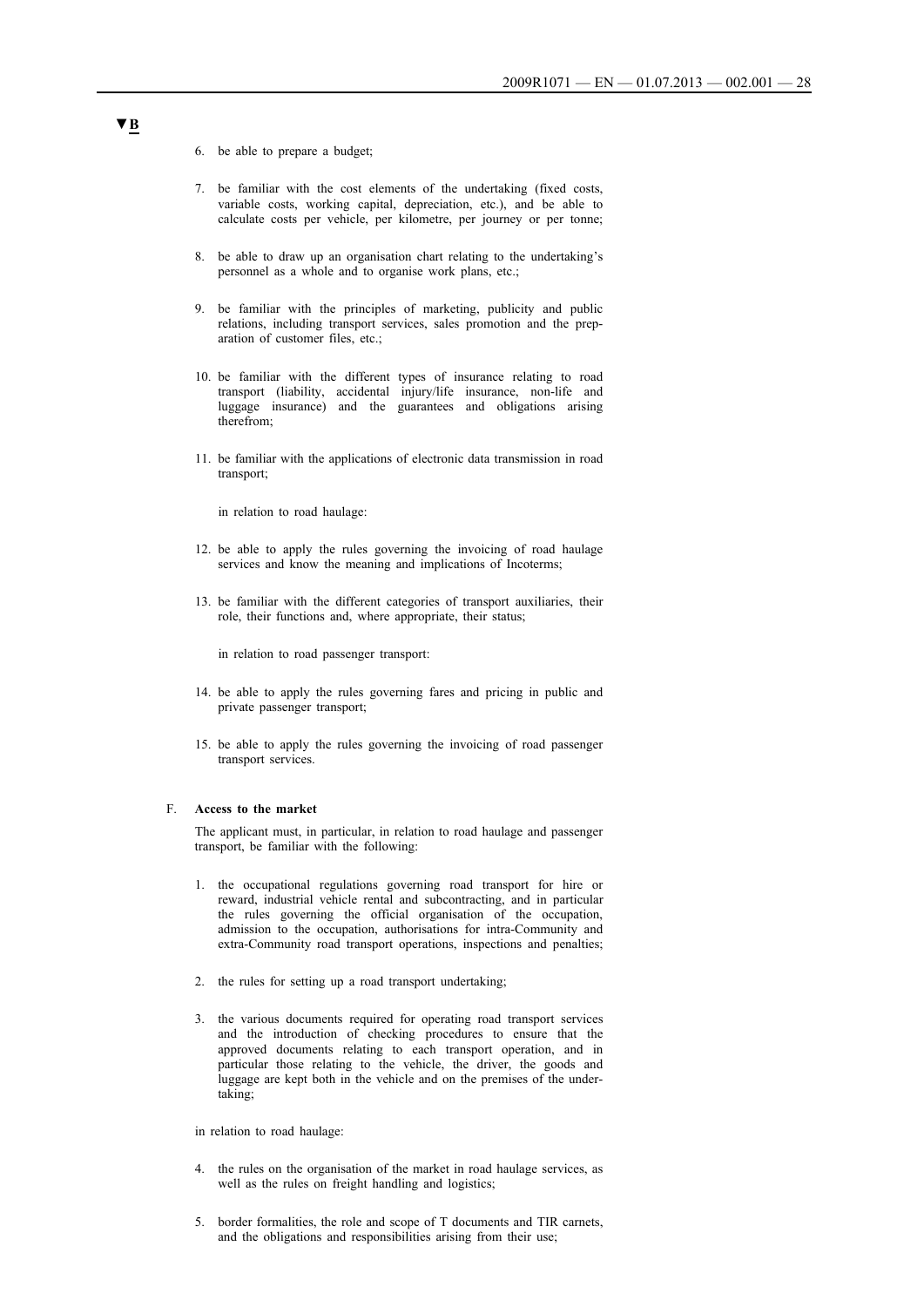in relation to road passenger transport:

- 6. the rules on the organisation of the market in road passenger transport;
- 7. the rules for introducing road passenger transport services and the drawing up of transport plans.

#### G. **Technical standards and technical aspects of operation**

The applicant must, in particular, in relation to road haulage and passenger transport:

- 1. be familiar with the rules concerning the weights and dimensions of vehicles in the Member States and the procedures to be followed in the case of abnormal loads which constitute an exception to these rules;
- 2. be able to choose vehicles and their components (chassis, engine, transmission system, braking system, etc.) in accordance with the needs of the undertaking;
- 3. be familiar with the formalities relating to the type approval, registration and technical inspection of these vehicles;
- 4. understand what measures must be taken to reduce noise and to combat air pollution by motor vehicle exhaust emissions;
- 5. be able to draw up periodic maintenance plans for the vehicles and their equipment;

in relation to road haulage:

- 6. be familiar with the different types of cargo-handling and loading devices (tailboards, containers, pallets, etc.) and be able to introduce procedures and issue instructions for loading and unloading goods (load distribution, stacking, stowing, blocking and chocking, etc.);
- 7. be familiar with the various techniques of 'piggy-back' and roll-on roll-off combined transport;
- 8. be able to implement procedures to comply with the rules on the carriage of dangerous goods and waste, notably those arising from Directive 2008/68/EC  $(1)$  and Regulation (EC) No 1013/2006  $(2)$ ;
- 9. be able to implement procedures to comply with the rules on the carriage of perishable foodstuffs, notably those arising from the Agreement on the International Carriage of Perishable Foodstuffs and on the Special Equipment to be used for such Carriage (ATP);
- 10. be able to implement procedures to comply with the rules on the transport of live animals.

#### H. **Road safety**

The applicant must, in particular, in relation to road haulage and passenger transport:

1. know what qualifications are required for drivers (driving licence, medical certificates, certificates of fitness, etc.);

<sup>(1)</sup> Directive 2008/68/EC of the European Parliament and of the Council of 24 September 2008 on the inland transport of dangerous goods (OJ L 260, 30.9.2008, p. 13).

<sup>(2)</sup> Regulation (EC) No 1013/2006 of the European Parliament and of the Council of 14 June 2006 on shipments of waste (OJ L 190, 12.7.2006, p. 1).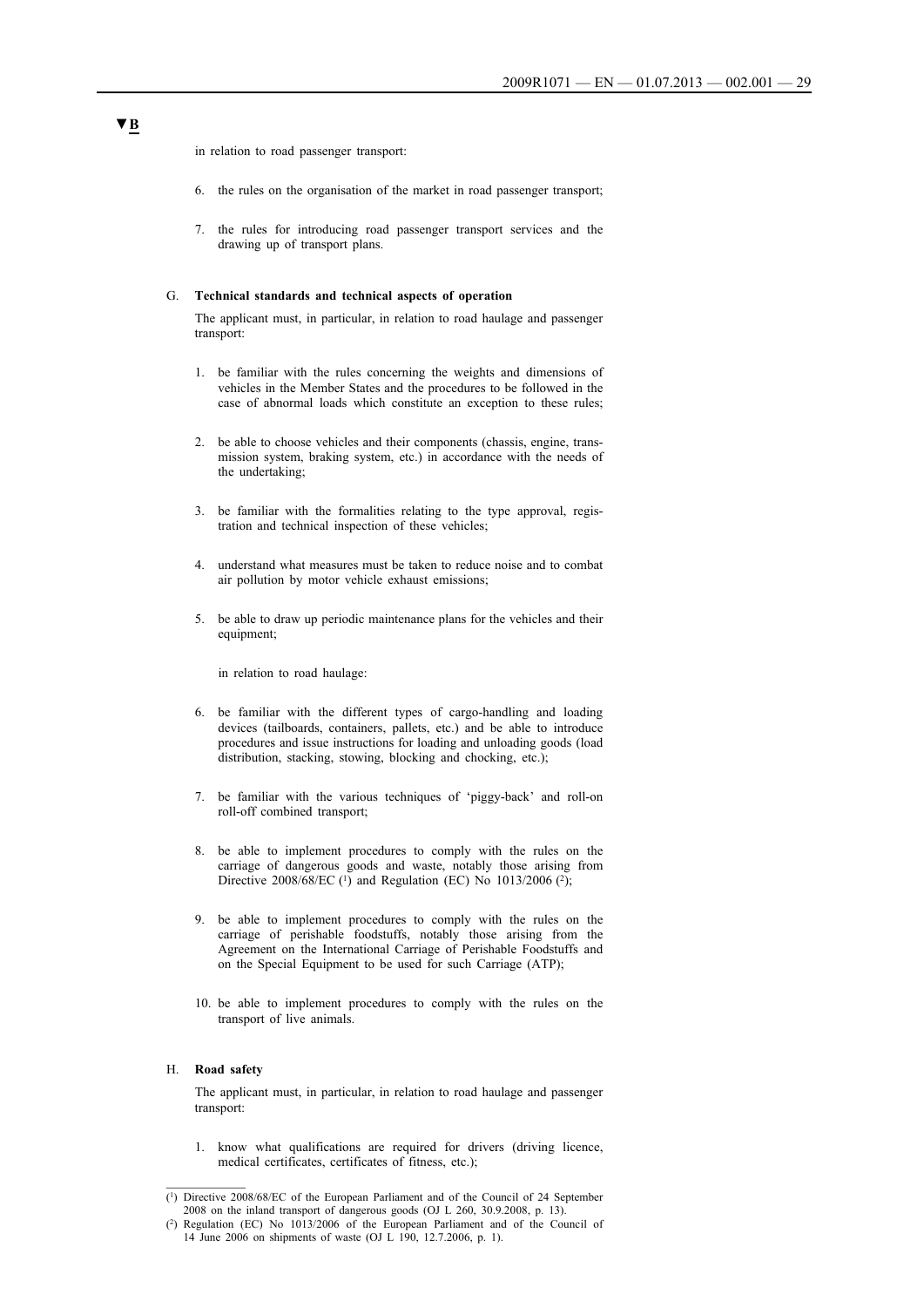- 2. be able to take the necessary steps to ensure that drivers comply with the traffic rules, prohibitions and restrictions in force in different Member States (speed limits, priorities, waiting and parking restrictions, use of lights, road signs, etc.);
- 3. be able to draw up instructions for drivers to check their compliance with the safety requirements concerning the condition of the vehicles, their equipment and cargo, and concerning preventive measures to be taken;
- 4. be able to lay down procedures to be followed in the event of an accident and to implement appropriate procedures to prevent the recurrence of accidents or serious traffic offences;
- 5. be able to implement procedures to properly secure goods and be familiar with the corresponding techniques;

in relation to road passenger transport:

6. have elementary knowledge of the layout of the road network in the Member States.

#### II. **ORGANISATION OF THE EXAMINATION**

- 1. Member States will organise a compulsory written examination which they may supplement by an optional oral examination to establish whether applicant road transport operators have achieved the required level of knowledge in the subjects listed in Part I and in particular their capacity to use the instruments and techniques relating to those subjects and to fulfil the corresponding executive and coordination duties.
	- (a) The compulsory written examination will involve two tests, namely:
		- (i) written questions consisting of either multiple choice questions (each with four possible answers), questions requiring direct answers or a combination of both systems;
		- (ii) written exercises/case studies.

The minimum duration of each test will be two hours.

- (b) Where an oral examination is organised, Member States may stipulate that participation is subject to the successful completion of the written examination.
- 2. Where Member States also organise an oral examination, they must provide, in respect of each of the three tests, for a weighting of marks of a minimum of 25 % and a maximum of 40 % of the total number of marks to be given.

Where Member States organise only a written examination, they must provide, in respect of each test, for a weighting of marks of a minimum of 40 % and a maximum of 60 % of the total number of marks to be given.

3. With regard to all the tests, applicants must obtain an average of at least 60 % of the total number of marks to be given, achieving in any given test not less than 50 % of the total number of marks possible. In one test only, a Member State may reduce that mark from 50 % to 40 %.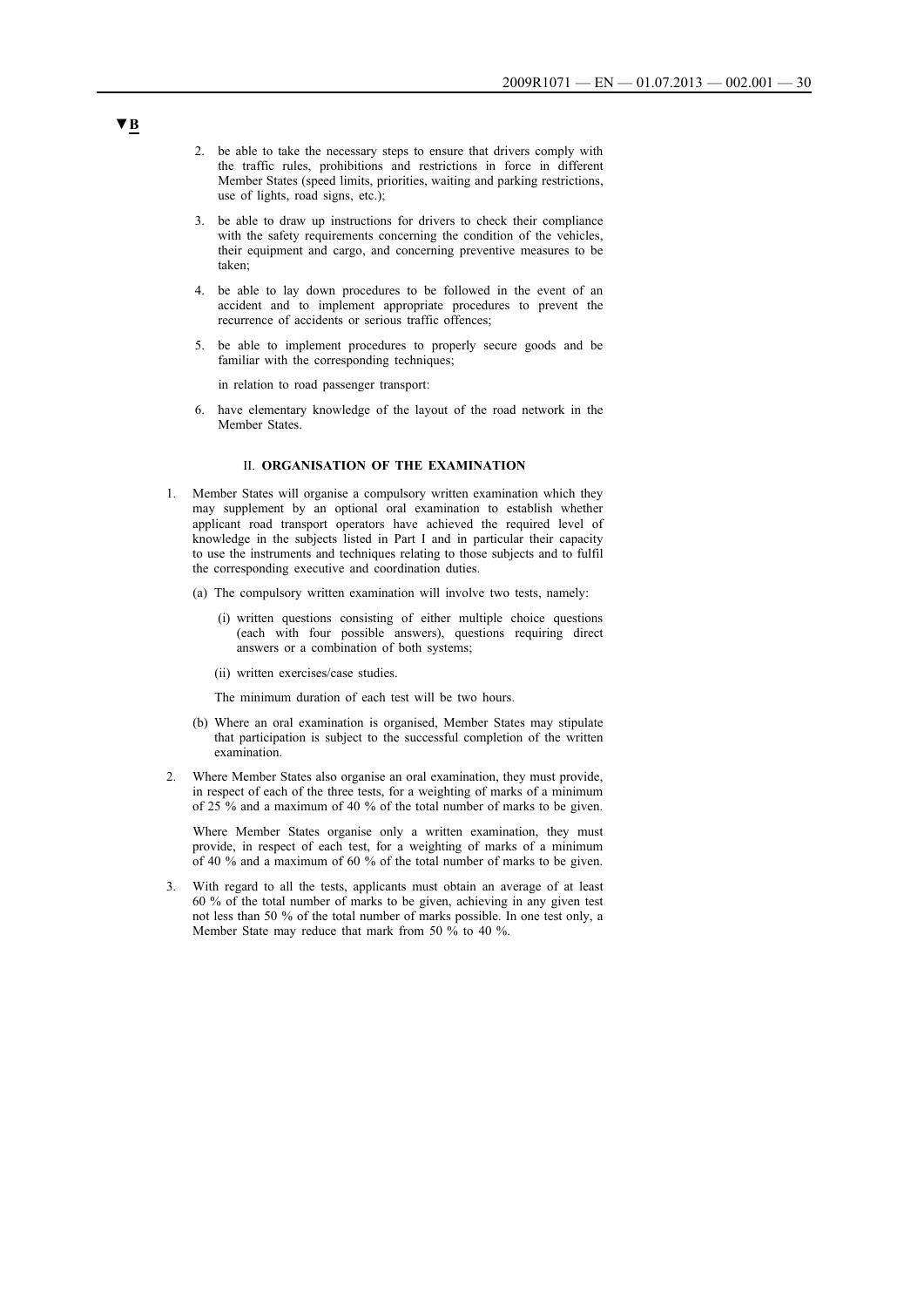## *ANNEX II*

## **Security features of the certificate of professional competence**

The certificate must have at least two of the following security features:

- a hologram,
- special fibres in the paper which become visible under UV light,
- at least one microprint line (printing visible only with a magnifying glass and not reproduced by photocopying machines),
- tactile characters, symbols or patterns,
- double numbering: serial number and issue number,
- a security design background with fine guilloche patterns and rainbow printing.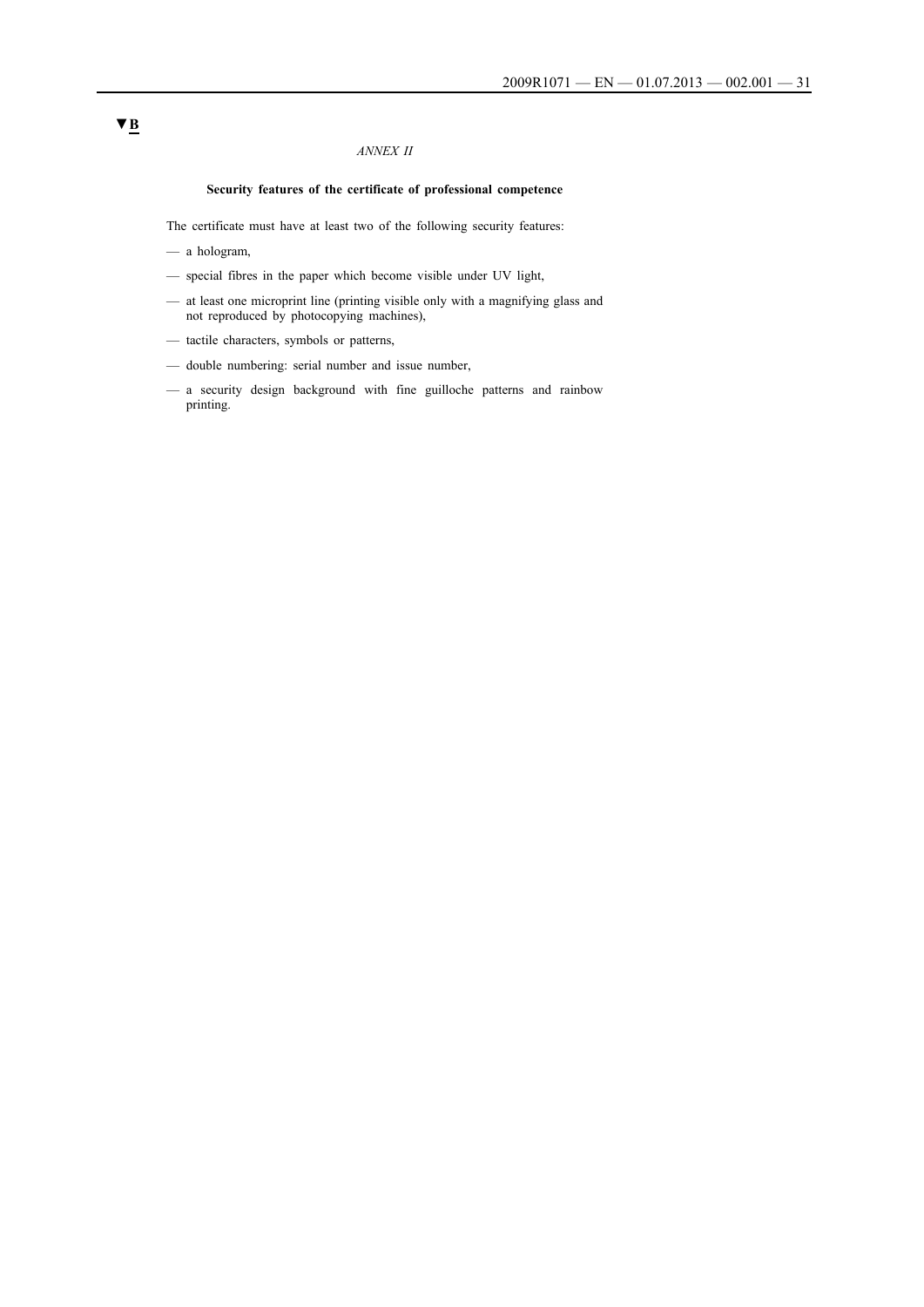## *ANNEX III*

#### **Model of the certificate of professional competence**

#### **EUROPEAN COMMUNITY**

(Colour Pantone stout fawn 467, or as close as possible to this colour, format DIN A4 cellulose paper  $100 \text{ g/m}^2$  or more.)

(Text in the official language(s) or one of the official languages of the Member State issuing the certificate)

| Distinguishing sign of the Member State |  |  |            |  | Name of the authorised authority or |  |
|-----------------------------------------|--|--|------------|--|-------------------------------------|--|
| concerned $(1)$                         |  |  | body $(2)$ |  |                                     |  |

### **CERTIFICATE OF PROFESSIONAL COMPETENCE IN ROAD HAULAGE/PASSENGER TRANSPORT** (3)

No ........................................................................ ................................................................................... We ................................................. ................................................................................................ ......... hereby certify that (4) ................................................................ .............................................................

born on ................................................................ ...... in ......................................................................

has successfully passed the tests for the examination (year: ........; session: .........) (5) necessary for the award of the certificate of professional competence in road haulage/passenger transport (3) in accordance with Regulation (EC) No 1071/2009 of the European Parliament and of the Council of 21 October 2009 establishing common rules concerning the conditions to be complied with to pursue the occupation of road transport operator  $(6)$ .

This certificate constitutes the sufficient proof of professional competence referred to in Article 21 of Regulation (EC) No 1071/2009.

| Issued at |  |  |  |
|-----------|--|--|--|
|-----------|--|--|--|

**▼B**

**▼M1**

<sup>(1)</sup> **►M2** The distinguishing signs of the Member States are: (B) Belgium, (BG) Bulgaria, (CZ) Czech Republic, (DK) Denmark, (D) Germany, (EST) Estonia, (IRL) Ireland, (GR) Greece, (E) Spain, (F) France, (HR) Croatia, (I) Italy, (CY) Cyprus, (LV) Latvia, (LT) Lithuania, (L) Luxembourg, (H) Hungary, (M) Malta, (NL) Netherlands, (A) Austria, (PL) Poland, (P) Portugal, (RO) Romania, (SLO) Slovenia, (SK) Slovakia, (FIN) Finland, (S) Sweden, (UK) United Kingdom. ◄

<sup>(2)</sup> Authority or body designated in advance for this purpose by each Member State of the European Community to issue this certificate.

<sup>(3)</sup> Delete as appropriate.

<sup>(4)</sup> Surname and forename; place and date of birth.

<sup>(5)</sup> Identification of the examination.

<sup>(6)</sup> OJ L 300, 14.11.2009, p. 51

 $(7)$  Seal and signature of the authorised authority or body issuing the certificate.